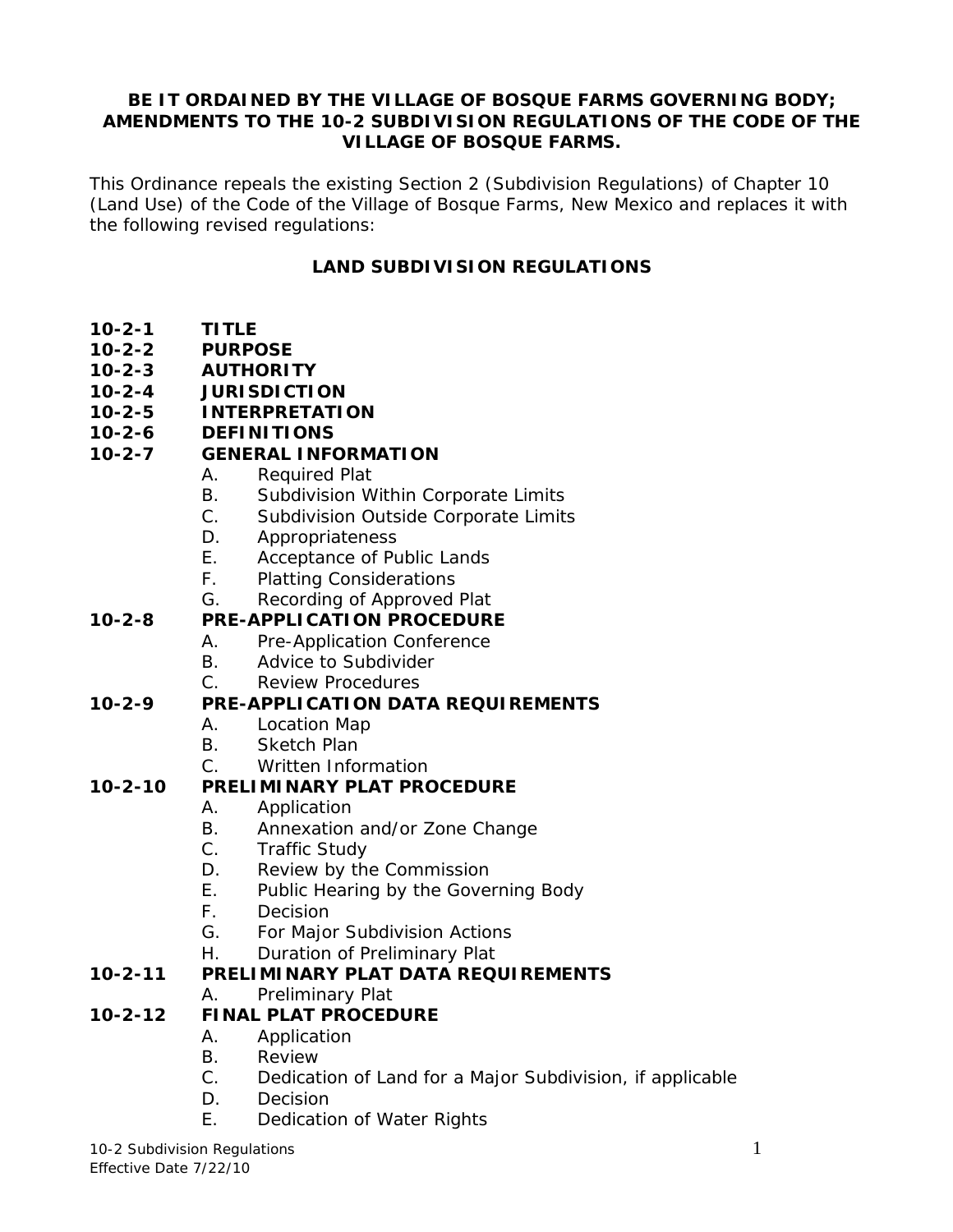- F. Recording
- G. Replat

# **10-2-13 FINAL PLAT DATA REQUIREMENTS**

- A. Final Plat
- B. Size, Scale, Material

#### C. Information **10-2-14 PROCEDURE FOR A REPLAT**

- A. Process
	- B. Qualifications
	- C. Application, Review, Decision and Recording Procedures
	- D. Replat

# **10-2-15 PROCEDURE FOR A LAND-SPLIT**

- A. Process
- B. Qualifications
- C. Application, Review, Decision and Recording Procedures

# **10-2-16 PROCEDURE FOR MINOR SUBDIVISION**

- A. Process
- B. Qualifications
- C. Application, Review, Decision and Recording Procedures

# **10-2-17 PROCEDURE FOR A MAJOR SUBDIVISION**

- A. Process
- B. Application, Review and Decision
- C. Traffic Study

# **10-2-18 REQUIRED IMPROVEMENTS**

- A. Authorization
- B. Installation Assurance
- C. Installation Improvements

# **10-2-19 DESIGN STANDARDS**

- A. Erosion
- B. Street Standards
- C. Drainage
- D. Easements
- E. Blocks
- F. Lots
- G. Underground Distribution Regulations

# **10-2-20 VACATION OF A PLAT**

- A. Necessity
- B. Application Procedure
- C. Public Hearing
- D. Recording

# **10-2-21 VARIANCES**

- A. Circumstances
- B. Application
- C. Requirements
- D. Evidence
- E. Approval

# **10-2-22 RECORDING OF A PLAT**

**10-2-23 APPEALS**

# **10-2-24 ADMINISTRATIVE FEES**

A. General Subdivision Fee

10-2 Subdivision Regulations 2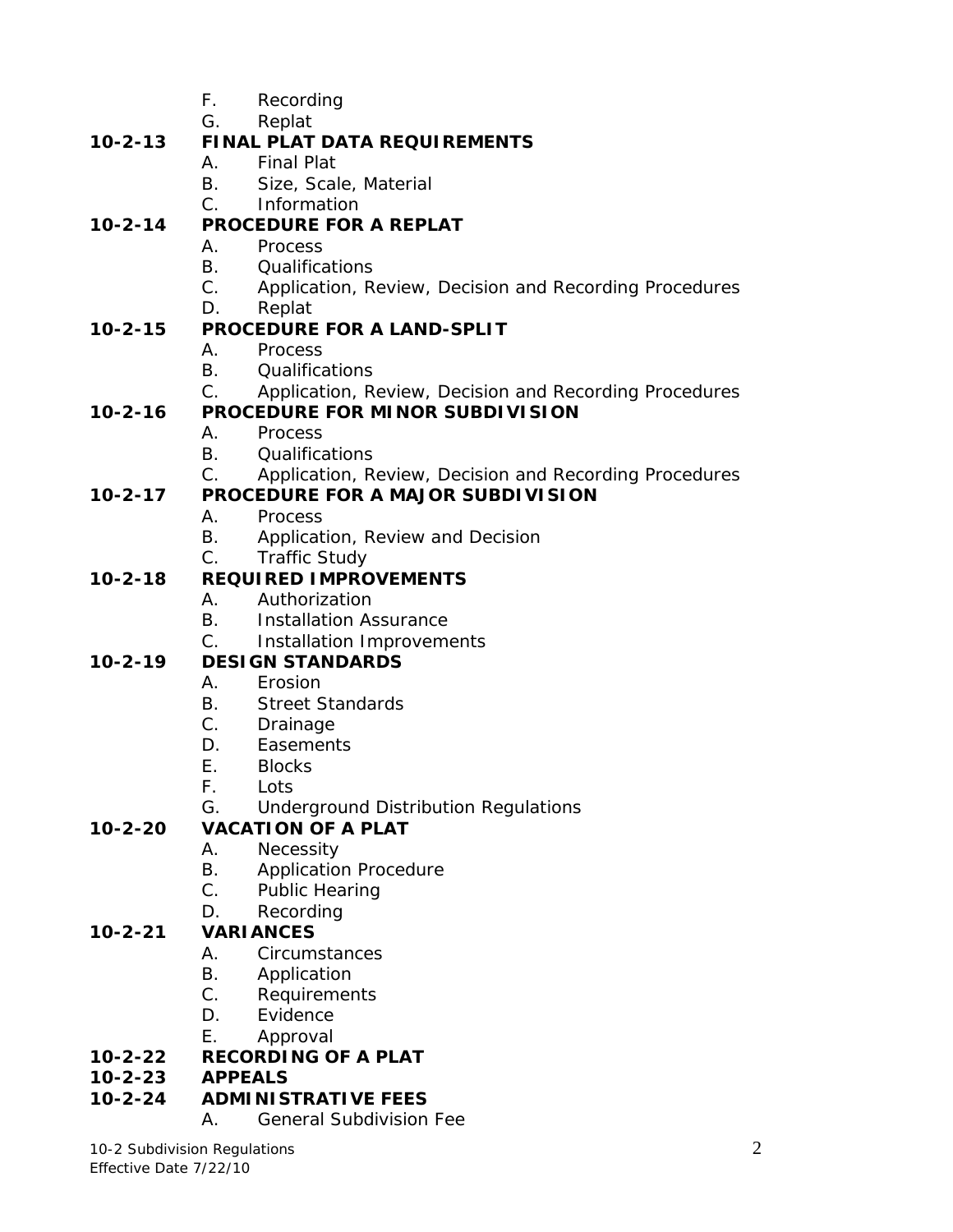- B. Vacation and Replat Fee
- C. Variance
- D. Method of Payment

# **10-2-25 VIOLATIONS AND PENALTIES**

- A. General<br>B. Transfer
- B. Transferring Lots in Unapproved Subdivision and/or Failure to Comply with this Ordinance
- C. Construction or Site Alteration
- **10-2-26 AMENDMENTS**
- **10-2-27 PUBLIC RECORDS**
- **10-2-28 LIABILITY**
- **10-2-29 SEVERABILITY**
- **10-2-30 REPEALER**
- **10-2-31 EFFECTIVE DATE**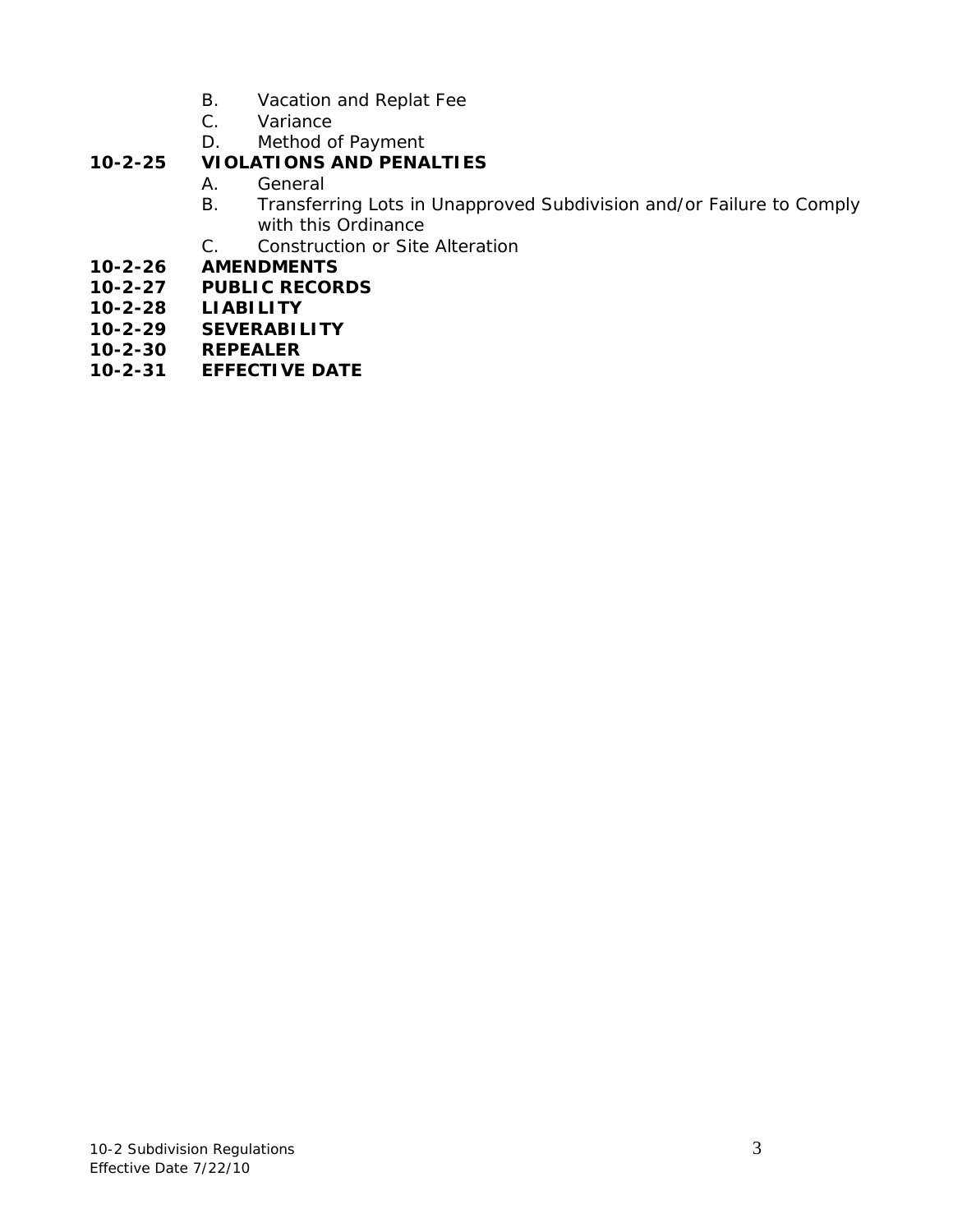## **10-2-1 TITLE.**

This Ordinance shall be known as the "Land Subdivision Ordinance of the Village of Bosque Farms, New Mexico", and shall be referred to herein as "this Ordinance". The Village of Bosque Farms shall hereinafter be called "the Village".

#### **10-2-2 PURPOSE.**

The regulations and restrictions of this Ordinance are intended to create orderly, harmonious and economically sound development of land in order to establish conditions favorable to the public health, safety, convenience and general welfare of the Village and its area of jurisdiction. More specifically, this Ordinance is designed to achieve adequate provision for light and air, public open spaces, adequate water supply, drainage, and sanitation including sewer facilities; economy in governmental expenditures and efficiency in governmental operations; safe, convenient circulation of people, goods, and vehicles; accurate and complete surveying, and preparation and recording of plats thereof; safety and suitability of land for contemplated development; and coordination of land development in accordance with orderly physical patterns as stated in the Village Master Plan which is hereby incorporated herein and adopted in this Ordinance and other ordinances and codes in furtherance of such plans and policies as may have been or may be hereafter adopted by the Village.

## **10-2-3 AUTHORITY.**

This Ordinance is adopted pursuant to the authority set forth in Chapter 3, Articles 19 and 20, NMSA 1978.

## **10-2-4 JURISDICTION.**

This Ordinance shall govern the subdivision of land within the area of planning and platting jurisdiction as defined in Section 3-19-5 NMSA 1978 and as may be further defined by joint powers agreement with any other municipality whose planning and platting jurisdiction overlaps with the planning and platting jurisdiction of the Village.

#### **10-2-5 INTERPRETATION.**

This Ordinance is held to be the minimum requirement to carry out the purpose stated herein and is not intended to interfere with any other laws, covenants, or ordinances. Whenever any of the provisions of this Ordinance are more or less restrictive than other laws, covenants, or ordinances, then whichever is more restrictive shall govern.

## **10-2-6 DEFINITIONS.**

For the purpose of this Ordinance standard dictionary definitions shall be used except for certain words or phrases used herein which shall be interpreted as follows:

A. The word **"person"** includes a firm, association, organization, partnership, trust, company, or corporation, as well as an individual.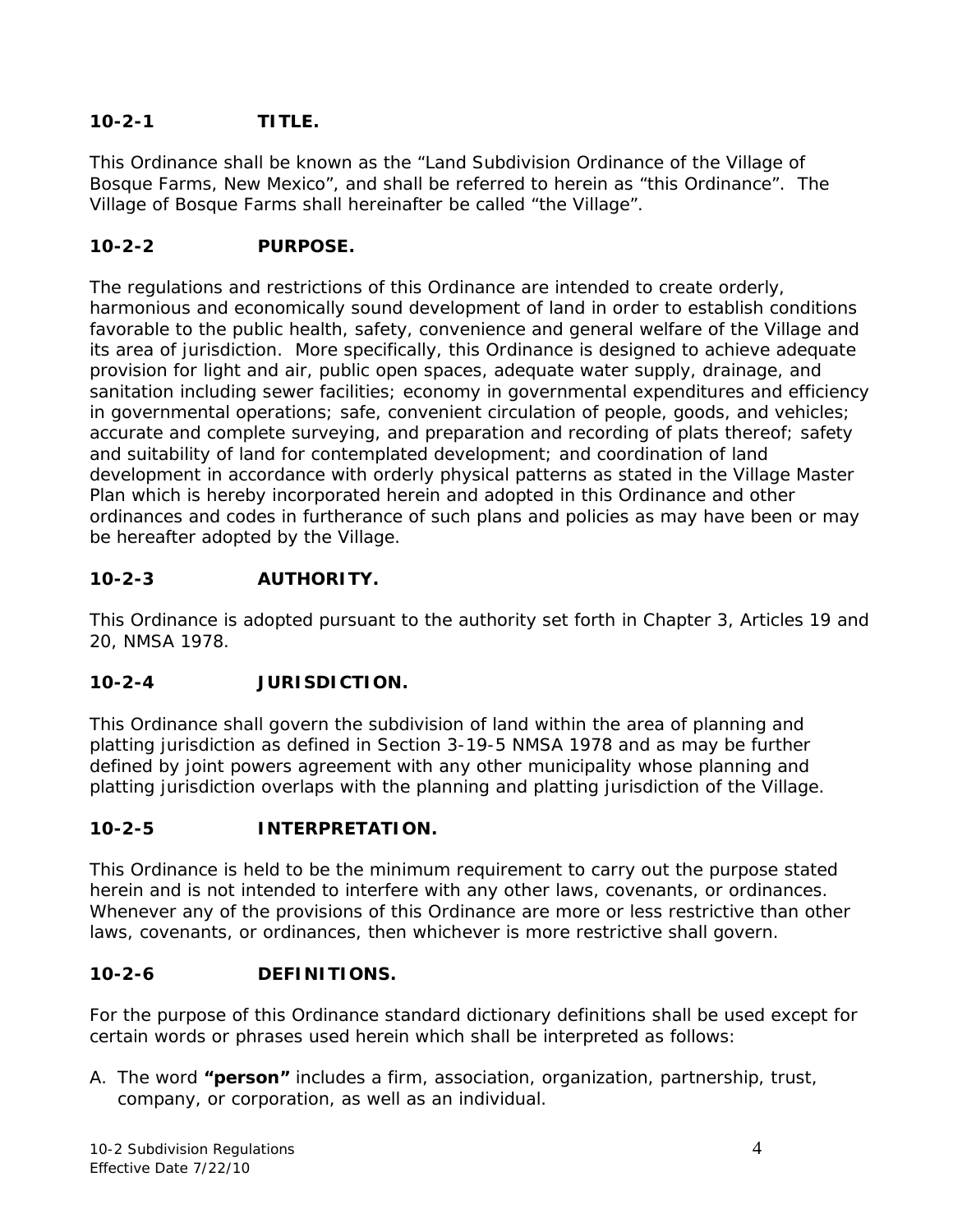- B. The present tense includes the future tense, the singular number includes the plural, and the plural number includes the singular.
- C. The words **"shall" and "must"** are mandatory and the word **"may"** is permissive.
- D. **"Agent"** anyone authorized by notarized letter and signed by the property owner to represent same.
- E. **"Alley"** means a public or private right-of-way primarily designed to serve as secondary access to the side or rear of properties otherwise abutting on a street.
- F. **"Apron"** means that portion of a street or driveway that is required to be paved for a smooth transition to another paved roadway
- G. **"Barrow Ditch"** means a ditch parallel to the driving surface to convey rainwater runoff from the right-of-way.
- H. **"Block"** means the distance measured along a street between intersecting streets from centerline to centerline; and where the context requires, such term also means the enclosed area within the perimeter of the street or property lines enclosing it.
- I. **"Commission"** means the Village of Bosque Farms Planning and Zoning Commission.
- J. **"Comprehensive Area Plan"** means a plan for future development of the total area owned or controlled by a subdivider, and which includes the land proposed for immediate subdivision.
- K. **"Contiguous"** means touching or separated by nothing more than a ditch, canal, or public right-of-way.
- L. **"County"** means Valencia County, New Mexico.
- M. **"Covenant"** means an express agreement or promise between two or more people to do or not to do a certain thing. As used in this Ordinance it refers to a written legally binding agreement between two or more property owners to do or not to do certain constructions on the land or to pursue or not pursue certain activities on the land or to use or not to use the land in any specific or general manner.
- N. **"Cul-de-sac"** means a short, dead-end street intersecting another street at one end and permanently terminating at the other end normally with a vehicular turnaround.
- O. **"Development Review Permit"** means a permit required by the Zoning Ordinance (Section 10-1-18) in the Bosque Farms Village Code, and issued in conjunction with the Valencia County Building Permit application process.
- P. **"Easement"** means an acquired or granted right of use which one person may have in the land of another. Easements are further classified as follows:
	- 1. **"Utility Easements"** are rights granted to Public Utilities, for ingress and egress to serve water, sewer, telephone, cable, gas and electric lines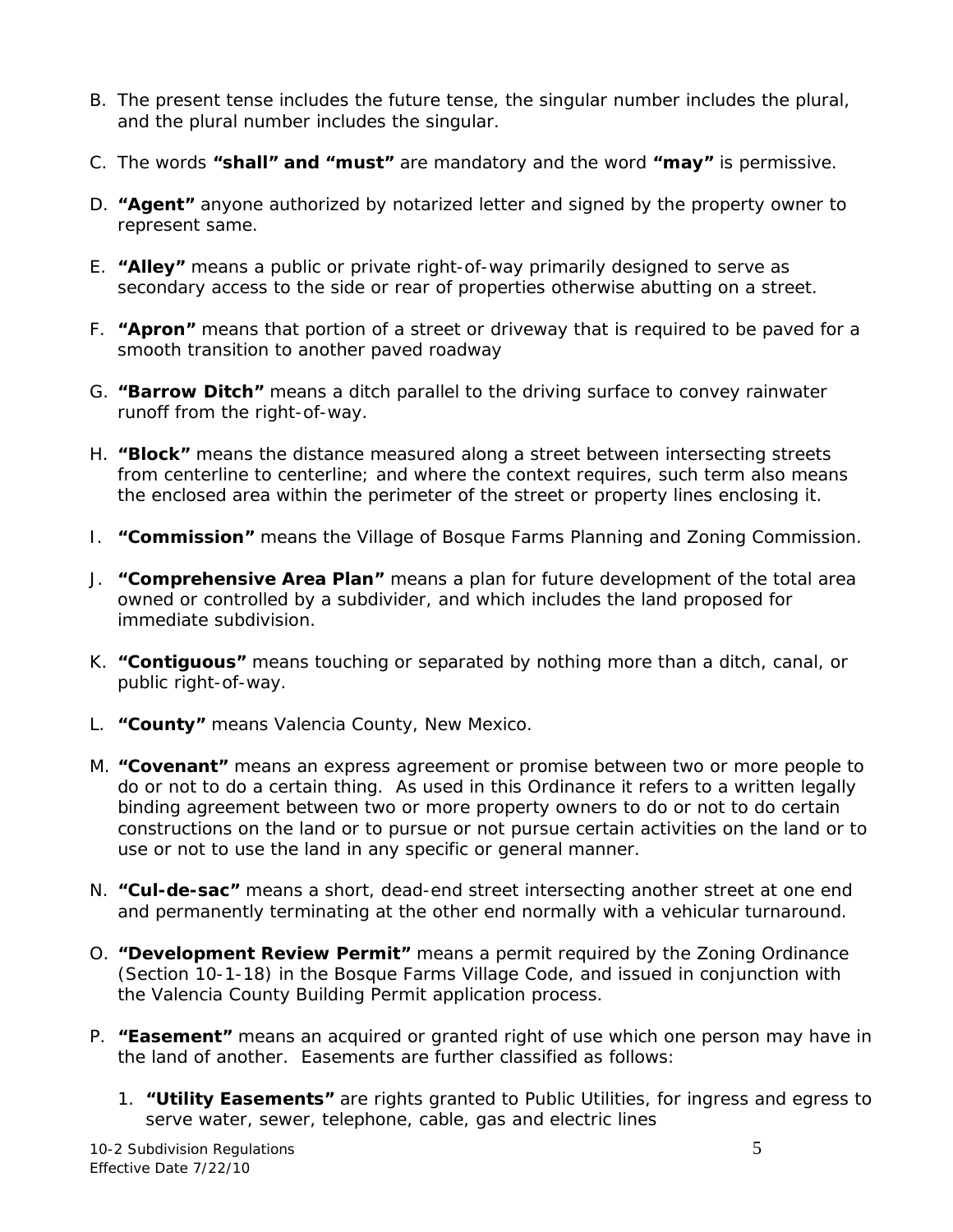- 2. **"Access Easements"** is the right granted by a landowner for ingress and egress to property by either purchase, deed or adverse possession or any other legal means. Any portion thereof devoted to vehicular use shall be no less than 20 feet in width.
- Q. **"Future Street Line"** means a line, established by the Governing Body, for the purpose of delineating the future boundaries of public right-of-way to be used for street purposes.
- R. **"Frontage"** means the length of the front of a building or piece of land next to a street.
- S. **"Governing Body"** means the Village Governing Body.
- T. **"Lot"** means a tract, plot, or portion of a subdivision or other parcel of land intended as a unit for the purpose, whether immediate or future, or transfer of ownership for building development.
	- 1. **"Lot Size"** means the total square footage of the lot as described by the platted lot lines.
	- 2. **"Lot Width"** means the dimension between side property lines measured parallel to the street right-of-way line or tangent line. In case of irregularly shaped lots, the mean width shall be taken.
	- 3. **"Corner Lot"** means a lot bordering on two or more streets at their intersection.
	- 4. **"Double Frontage Lot"** means any lot which abuts two parallel or approximately parallel streets.
- U. **"Master Plan"** means a plan or any of its parts currently adopted and/or changed, modified or amended by the Governing Body for the physical development of the area within the planning and platting jurisdiction of the Village for the general purpose of guiding and accomplishing coordinated and harmonious development.
- V. **"Minimum Lot Size"** means the smallest allowable lot size in accordance with the provisions of the Zoning Ordinance, Chapter 10-1 of the Bosque Farms Village Code.
- W. **"Parcel"** means a unit of land capable of being described by location and boundaries and not dedicated for public or common use.
- X. **"Pedestrian"** means any human being afoot or in a wheelchair or similar device.
- Y. **"Phased Development"** means a subdivision that is implemented in sections or phases.
- Z. **"Plat"** means a map, chart, survey, plan or replat certified by a licensed, registered land surveyor, the intent of which is to describe a lot or subdivision and contains a description of the subdivided land with ties to permanent monuments.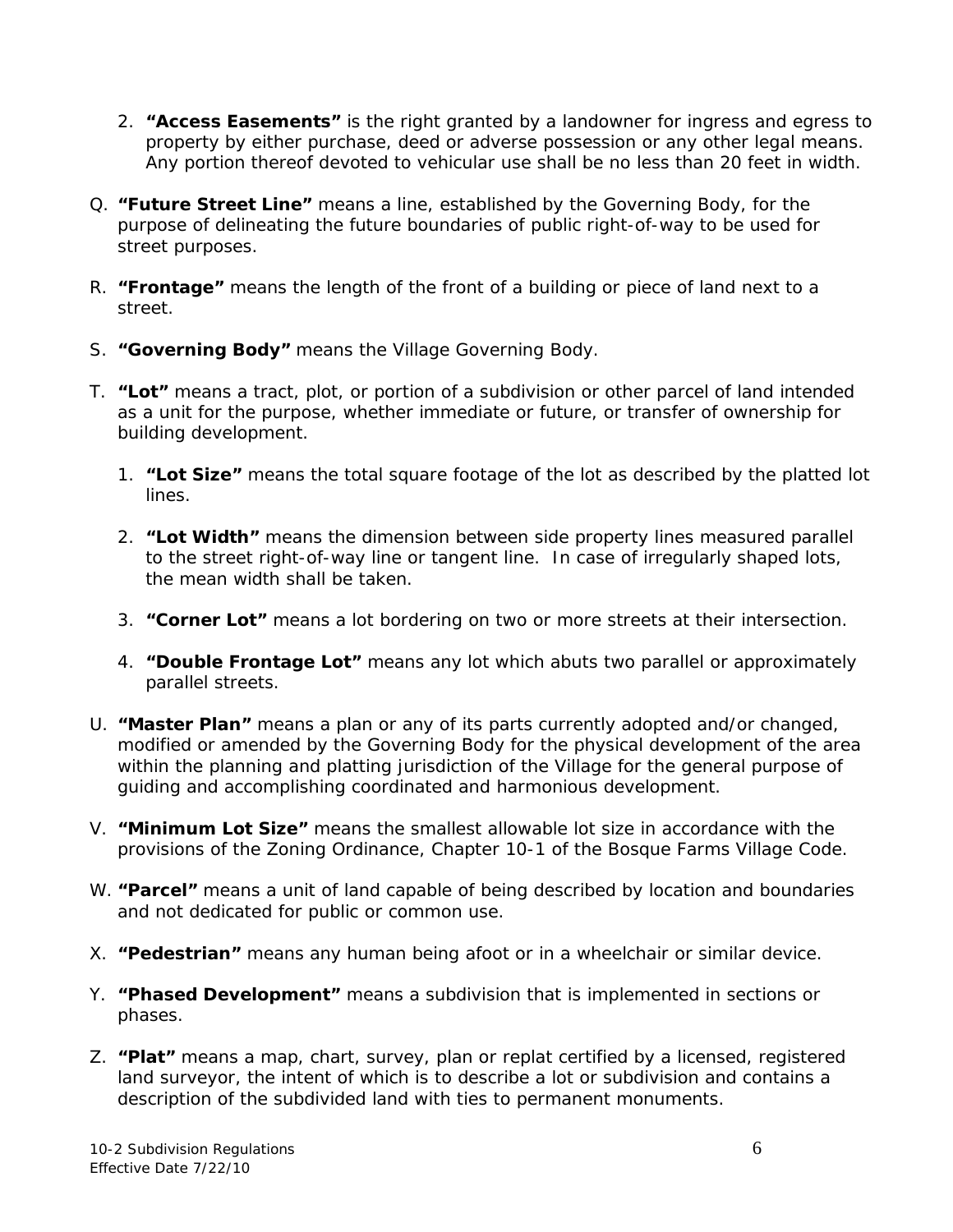- AA. **"Public Facilities"** means structures or uses or land which serve the general public, including municipal and private utilities.
- BB. **"Public Right-of-Way"** means that public area of land deeded, dedicated by plat, or otherwise acquired by any unit of government and owned in fee for the purposes of movement of vehicles, pedestrian traffic, and/or for conveyance of public utility services and drainage.
- CC. **"Replat"** means to prepare and record a new plat replacing all or a portion of a previously recorded plat that has been vacated.
- DD. **"Street"** means that portion of a public right-of-way or a private roadway which is primarily devoted to vehicular use. A street normally provides primary access to abutting property. Streets are further classified as follows:
	- 1. **"Arterial streets"** are major streets or thoroughfares that carry, or will carry a considerable amount of traffic of more than one neighborhood character and which also serves abutting properties.
	- 2. **"Collector streets"** are streets that serve as a connection between a major or secondary thoroughfare and several minor streets. The term includes the principal entrance street of a residential development and streets for major circulation within such a development.
	- 3. **"Local streets"** are streets of relatively short length that provide direct access to a limited number of abutting residential properties and area designed to discourage its use by through traffic.
- EE. **"Subdivider"** means any person, individual, firm, partnership, association, corporation, estate, trust or any other group or combination acting as a unit, dividing or proposing to divide land so as to constitute a subdivision as defined herein and includes any agent of the subdivider.

#### FF. **"Subdivision/Subdivide"** means:

- 1. For the area of land within the boundaries of the Village; the division of land into two (2) or more parts by platting or by metes and bounds description into tracts for the purpose of sale, lease or development.
- 2. For the area of land within the Village extraterritorial subdivision and platting jurisdiction; the division of land into two (2) or more parts by platting or by metes and bounds description into tracts of less than 5 (five) acres in any one (1) calendar year for the purpose of sale, lease or development.
- 3. Subdivision does not include the following:
	- a. Any residual land retained by the subdivider after subdivision but which has not been divided for subdivision purposes.
	- b. The sale or lease of offices, stores or similar space within a building.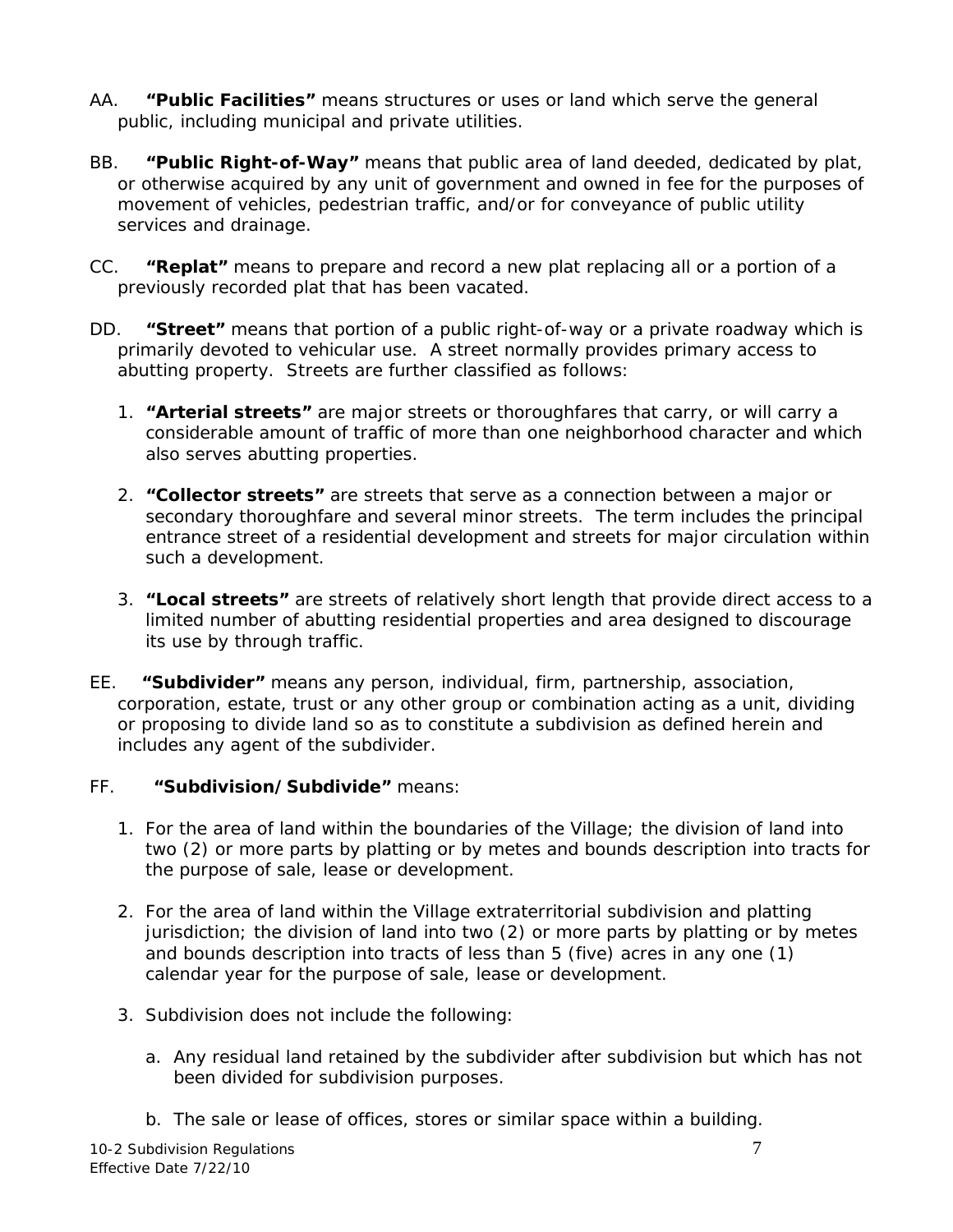- c. Any division of land in which only gas, oil, mineral or water rights are severed from the surface ownership of the land.
- d. Any division of land created by court order, except court orders involving land grant adjudications.
- GG. **"Subdivision, Land-Split"** means a type of minor subdivision containing 2 (two) lots.
- HH. **"Subdivision, Major"** means a subdivision containing 5 (five) or more lots or a subdivision containing not more than 4 (four), one (1) or more which do not front on an existing street and involving new streets or the creation of public improvements.
- II. **"Subdivision, Minor"** means a subdivision containing not more than 4 (four) lots fronting on an existing street, not involving any new streets or the creation of any public improvements, and not in conflict with any provision of this Ordinance, or the Master Plan or Zoning Ordinance of the Village. A Minor Subdivision may include the replat of all or a portion of an existing subdivision plat wherein the number of lots is not increased and no changes are made to public right-of-way.
- JJ. **"Traffic Study"** means a study prepared by a New Mexico certified and licensed engineer to determine the impact of a proposed development on the existing roads and highways and recommends methods for mitigating the impacts.
- KK. **"Vacation of Plat"** means to remove or delete all or part of a recorded subdivision plat, including legal dedications and grants of easements.
- LL. **"Variance"** means a modification or waiver of the regular subdivision design standards.
- MM. **"Vehicle"** means any device in, upon or by which any person or property is or may be transported or drawn upon a roadway or street.
- NN. **"Village Engineer"** means the licensed engineer or engineering firm currently under contract by the Village to provide consultation on matters requiring such expertise.

## **10-2-7 GENERAL INFORMATION.**

A. **Required Plat.** Every person who desires to subdivide land into two (2) or more lots or replat any parcel of land in accordance with this Ordinance shall furnish a plat of the proposed subdivision prepared by a surveyor, registered and licensed by the State of New Mexico, and shall comply with the requirements of this Ordinance. No such subdivision lot shall be smaller than the minimum lot size allowed by the Zoning Ordinance, Section 10-1 of the Bosque Farms Village Code. Upon request, the Village Planning and Zoning Administrator/Officer shall furnish the subdivider with basic information on the requirements.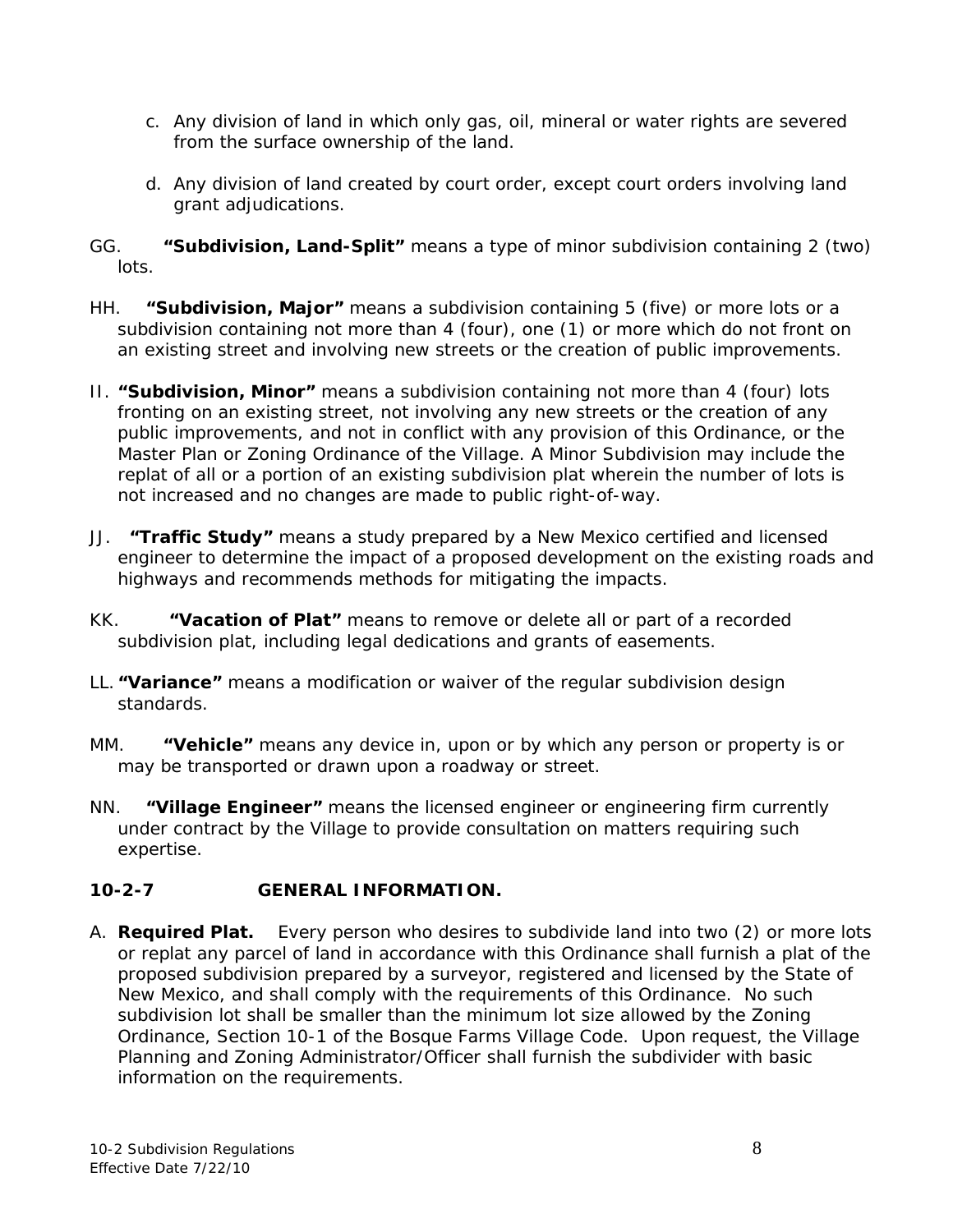- B. **Subdivision Within Village Corporate Limits**. Any proposed subdivision, replat or vacation of plat occurring within the corporate limits of the Village shall conform to the requirements of this Ordinance, and shall be submitted for review and approval by the Governing Body following recommendation by the Commission prior to filing with the County Clerk, before beginning improvement activities or negotiating sale or lease of any lot within the proposed subdivision.
- C. **Subdivision Outside Village Corporate Limits.** Any proposed subdivision, occurring outside the corporate limits but within the planning and platting jurisdiction of the Village shall conform to the requirements of this Ordinance and as supplemented by the provisions of the County Land Subdivision Regulations, and shall be submitted for concurrent review and approval by the Governing Body, following recommendation by the Commission, and the Board of County Commissioners prior to filing with the County Clerk, before beginning improvement activities or negotiating sale or lease of any lot within the proposed subdivision.
- D. **Appropriateness**. Within the jurisdiction of the Village, land may be subdivided only in accordance with procedures established by this Ordinance. The subdivision shall be approved when it is determined that the land to be subdivided is suitable for the purposes proposed, that the subdivision complies with this Ordinance, and that the subdivision is not contrary to the best interest of the public health, safety, and general welfare.
- E. **Acceptance of Public Lands.** Approval of a subdivision shall not constitute acceptance by the Village of public rights-of-way, easements, or other public lands shown on the subdivision plat. The dedication of land for public use of any nature within the planning and platting jurisdiction of the Village shall be accepted by the Village only after approval by the Governing Body.
- F. **Platting Considerations.** In order to provide guidance to subdividers concerning acceptable proposed plats, the following considerations are fundamental:
	- 1. The availability of adequate streets, fire protection, police protection, refuse service, public schools, parks and recreation facilities, and utility services shall all be considered in all land subdivisions;
	- 2. The subdivider shall preserve major trees, scenic points, historic places and other community landmarks wherever feasible or required;
	- 3. If the subdivider owns or controls land abutting the land he wishes to subdivide immediately, or if the subdivider expresses an intention to subdivide in a phased or incremental manner, the subdivider may be required to submit a proposed comprehensive area plan for the total area to be approved or approved in modified form prior to approval of the preliminary plat. Any plat submitted shall be a reasonable planning unit in relation to the approved comprehensive area plan. The proposed area plan shall show proposed uses, types, and densities of development as well as proposed arterial, collector, and local street alignments;
	- 4. No subdivider shall proceed with any grading and/or dirt work specifically in relation to a proposed subdivision before approval has been given for the preliminary plat.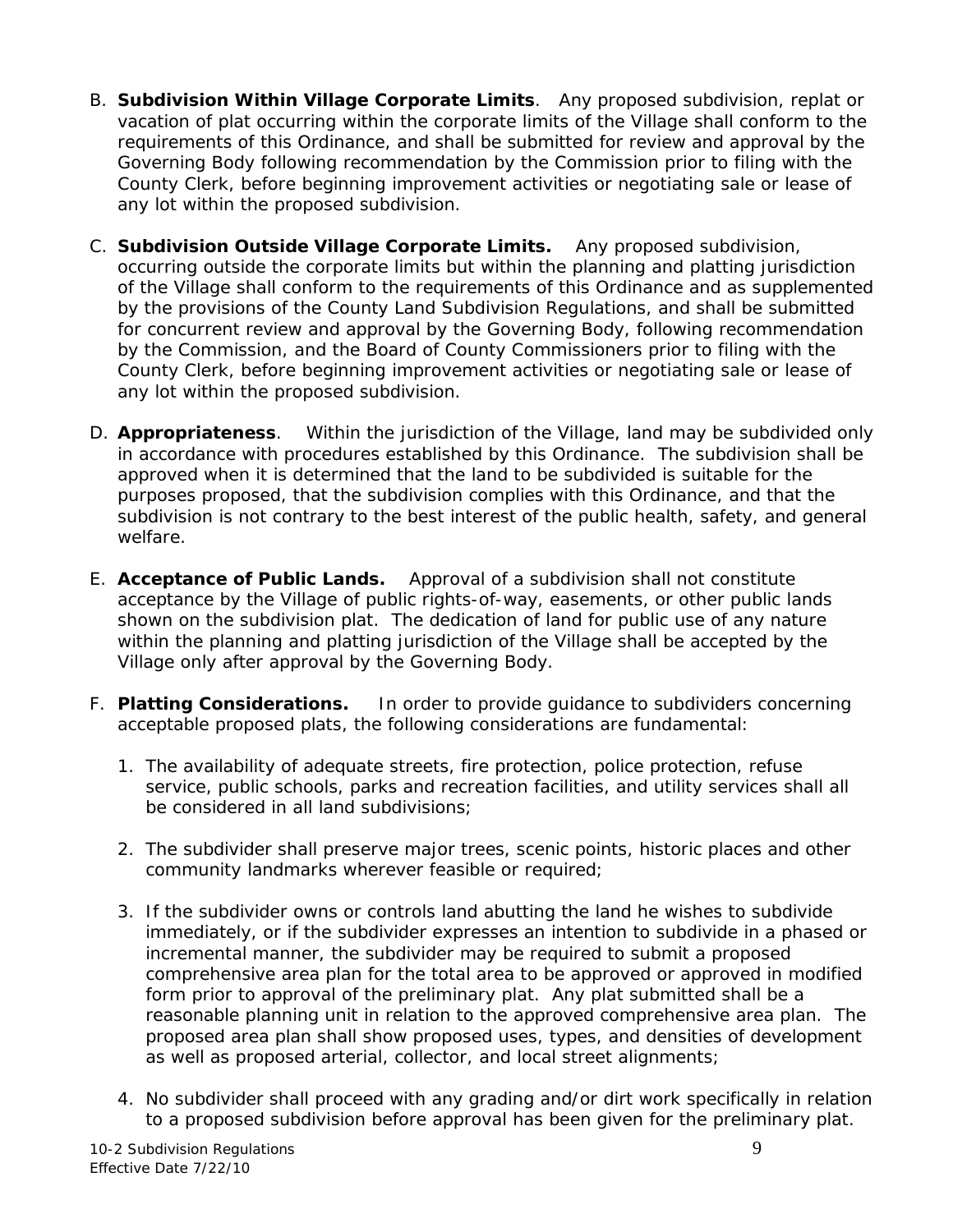Such grading shall be consistent with the recommendations of an approved drainage plan, if any have been required pursuant to this Ordinance.

- 5. In order to ensure reasonable circulation and access for neighborhoods, local residential streets shall connect with surrounding streets where necessary to permit the convenient movement of traffic between residential neighborhoods or to facilitate access to neighborhoods by emergency service vehicles or for other sufficient reasons. Connections shall not be permitted where the effect would be to encourage the use of such streets by substantial through traffic unless secondary or additional access routes are provided and
- 6. Given that agriculture and the raising of livestock is a permissive use in every residential zone in the Village, each subdivider must make every effort to ensure that the proposed subdivision is compatible with such uses on surrounding properties and that the subdivision shall not interfere with such uses in any way.(NMSS 47-0-1 through 47-9-7, Right to Farm Act)
- G. **Recording of Approved Plat.** See Section 10-2-22 for procedure.

#### **10-2-8 PRE-APPLICATION PROCEDURE.**

- A. **Pre-Application Conference**. Prior to submission of a plat, the subdivider shall discuss with the Planning and Zoning Administrator/Officer the procedure and requirements for plat approval. The Planning and Zoning Administrator/Officer, assisted by the Village Engineer if needed, shall provide guidance to the subdivider as to the appropriateness of the proposal in relation to the Master Plan of the Village, any applicable County plans, and zoning. The purpose of the Pre-Application Conference is to allow the subdivider to become familiar with the procedures and requirements of this Ordinance and applicable ordinances, and to grant the Planning and Zoning Administrator/Officer a preview of the proposed subdivision in its conceptual stages.
- B. **Advice to Subdivider.** The Planning and Zoning Administrator/Officer or other Village employees may assist the subdivider in analyzing the development and plan for its integration with the community, and may give informal guidance to the development at a stage when potential points of difference can be resolved to simplify official actions and save unnecessary expense and delay to the subdivider.
- C. **Review Procedures.** Previous to the filing of an application for approval of the preliminary plat, the subdivider shall submit to the Planning and Zoning Administrator/Officer a sketch plan and data as specified herein. This step does not require formal application, payment of fee, or filing of a plat. The Planning and Zoning Administrator/Officer, within 30 (thirty) days after sketch plan submittal, shall inform the subdivider whether the sketch plan and data meet the general intent of this Ordinance. If the sketch plan and data do not meet the general intent, the Planning and Zoning Administrator/Officer shall express the reasons therefore and provide general advice to the subdivider to assist in bringing the proposed plan into conformance.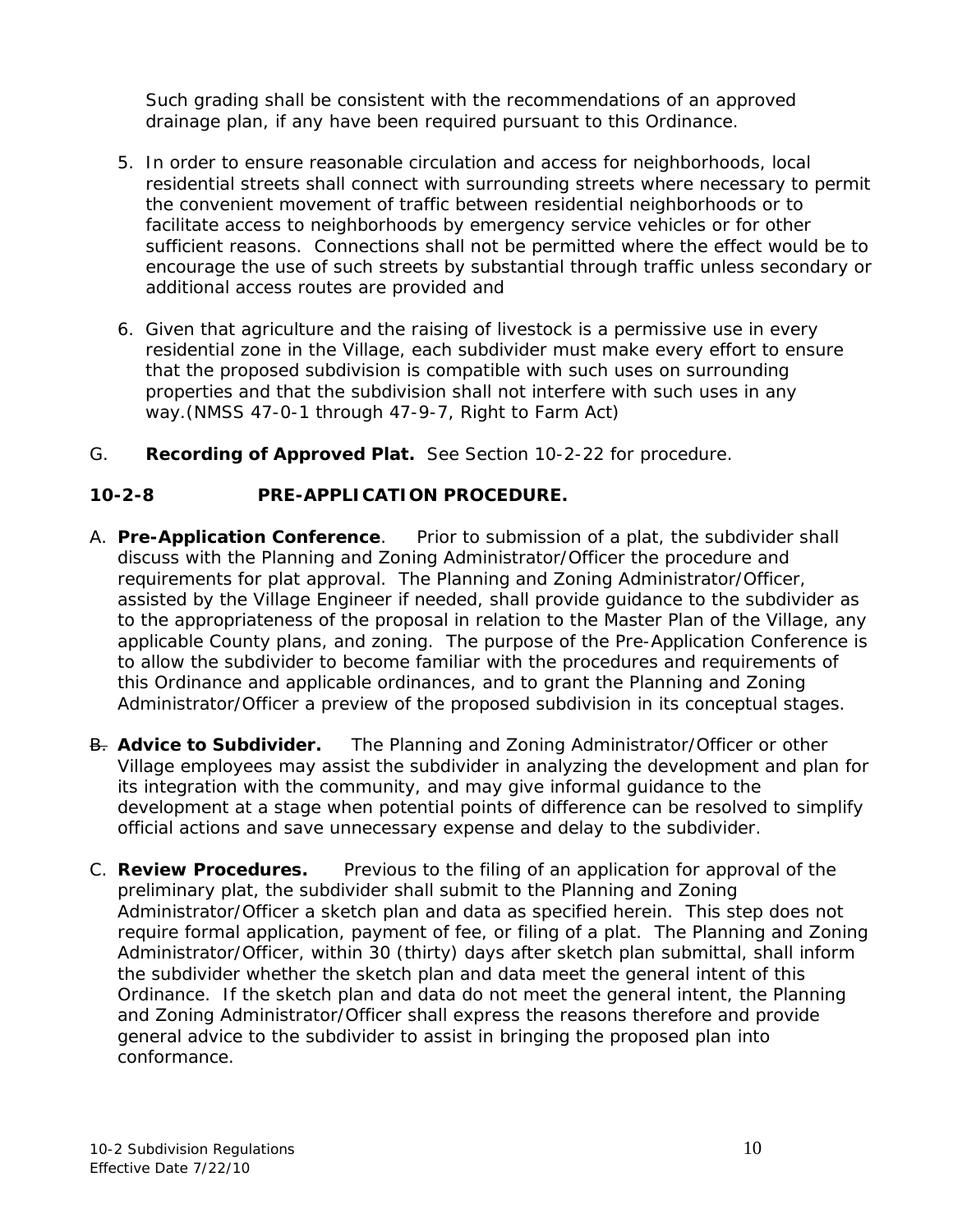#### **10-2-9 PRE-APPLICATION DATA REQUIREMENTS.**

(This Section applies to Major, Minor, Land-Splits, Replats and Vacations.)

- A. **Location Map.** A location map shall show the relationship of the proposed plat to existing public facilities which serve it; all abutting streets, nearby commercial areas, schools and parks; and scale, north arrow and date.
- B. **Sketch Plan.** A sketch plan shall show the proposed layout of streets, lots, and other features in relation to existing conditions. The sketch plan may be a freehand pencil sketch made directly on a current plat map such as that from the county Assessor's Office or from the Middle Rio Grande Conservancy District.
- C. **Written Information.** Pre-application information shall include the name and address of the subdivider and his agent, if any, the total area of the proposed plat, the area of each proposed use, and a description of the existing conditions of the site and the proposed development as necessary to supplement the sketch plan. This information shall include data on existing and proposed covenants and land characteristics including surface drainage, grading, landfill areas, and available private and public utilities.

For commercial subdivisions, the plan shall also include data on access for fire and emergency response, landscaping, parking, setbacks, driveways, building footprints and topography. This information shall also describe the subdivision proposal, such as the number and typical lot width and depth of residential lots, business areas, public areas, and proposed utilities.

## **10-2-10 PRELIMINARY PLAT PROCEDURE.**

- A. **Application.** Upon completion of the pre-application review, the subdivider shall prepare a written application on prescribed forms, together with 7 (seven) copies of the preliminary application package shall be delivered to the Village office at least 60 (sixty) days prior to the regular meeting of the Governing Body at which time the plat is to be formally submitted for review. The plat shall contain the name and address of the person to whom a notice of hearing shall be sent. Supplementary material shall be submitted according to the following specifications in this Ordinance
- B. **Annexation and/or Zone Change**. If annexation and/or a zone change is proposed or required to accomplish the proposed development in connection with the plat, the plat shall not be approved until such time as annexation and/or zone change is officially adopted by Governing Body.

## C. **Traffic Study for Major Subdivision**.

- 1. A Traffic Study shall be required for all subdivisions containing 20 (twenty) or more parcels. See Section 10-2-17 for procedure.
- 2. The Governing Body shall consider the traffic study and the impact of the traffic on the surrounding community and the Village before approving any major subdivision. The Governing Body may refuse to permit any major subdivision if it determined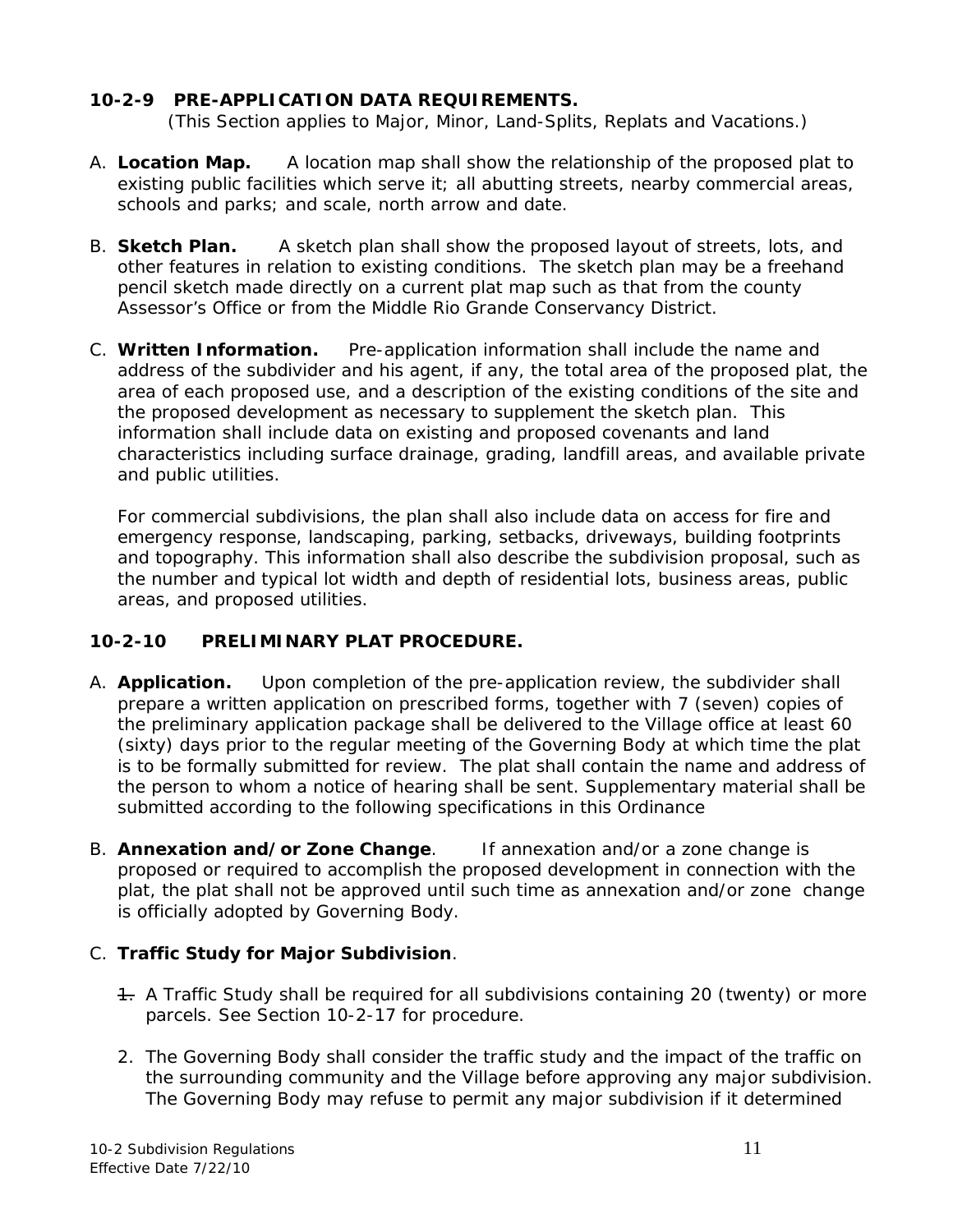that the benefits of the subdivision are outweighed by the impact of the traffic on the surrounding community, its streets or the Village itself.

- D. **Review by the Commission.** Following delivery of a complete preliminary plat application package, the Commission shall, at a public hearing, review the preliminary plat and supplementary material prepared as required by this Ordinance.
	- 1. The Planning and Zoning Administrator/Officer shall send notice of the time and place of the hearing on a plat by mail to the address on the plat and all property owners with property abutting the proposed subdivision within 100 (one hundred) feet excluding public right-of-way, which are located within Bosque Farms Village Limits, not less than 15 (fifteen) days before the date of the hearing.

The Planning and Zoning Administrator/Officer shall also give public notice of the preliminary plat application in a newspaper of general circulation in the Village at least 15 (fifteen) days prior to the date of the hearing. The notices shall indicate the location of the proposed subdivision and where the preliminary plat is available for viewing where interested persons may examine the preliminary plat and file comments.

2. At that public hearing,, interested persons shall be allowed to address the Commission. The Commission shall then provide to the Governing Body a written report of its findings, together with a recommendation that the preliminary plat be approved, conditionally approved stating conditions or disapproved. A recommendation to disapprove shall state the specific reason(s) for the disapproval and shall refer to the Ordinance, Section or policy where the Preliminary Plat is deficient. In preparing its report of findings, the Commission shall consult with any appropriate persons or agencies concerned with the proposed subdivision. Any comments or findings of any reviewing agency shall be entered upon the records of the Commission.

If the Village Engineer or any agency other the Village staff should be required to review the submitted materials, the time period within which the Commission must act may require reasonable extension. An extension of time may also be granted by the Governing Body prior to final action upon written request by the subdivider.

- E. **Public Hearing by the Governing Body.** Upon receipt of a formal submittal of a preliminary plat, the Governing Body shall call for a public hearing to be held within 35 (thirty-five) days in order to act on the plat. An extension of time may be granted by the Governing Body prior to final action upon written request by the subdivider. No plat shall be acted upon without a public hearing.
- F. **Decision.** If the preliminary plat is approved, the Governing Body shall express its approval and state the conditions of such approval, if any. If the plat is disapproved, the Governing Body shall express its disapproval and its reasons therefore. The action of the Governing Body shall be noted on 2 (two) copies of the preliminary plat, with all necessary conditions and supplemental information attached and referenced. One (1) copy shall be returned to the subdivider and the other retained by the Village.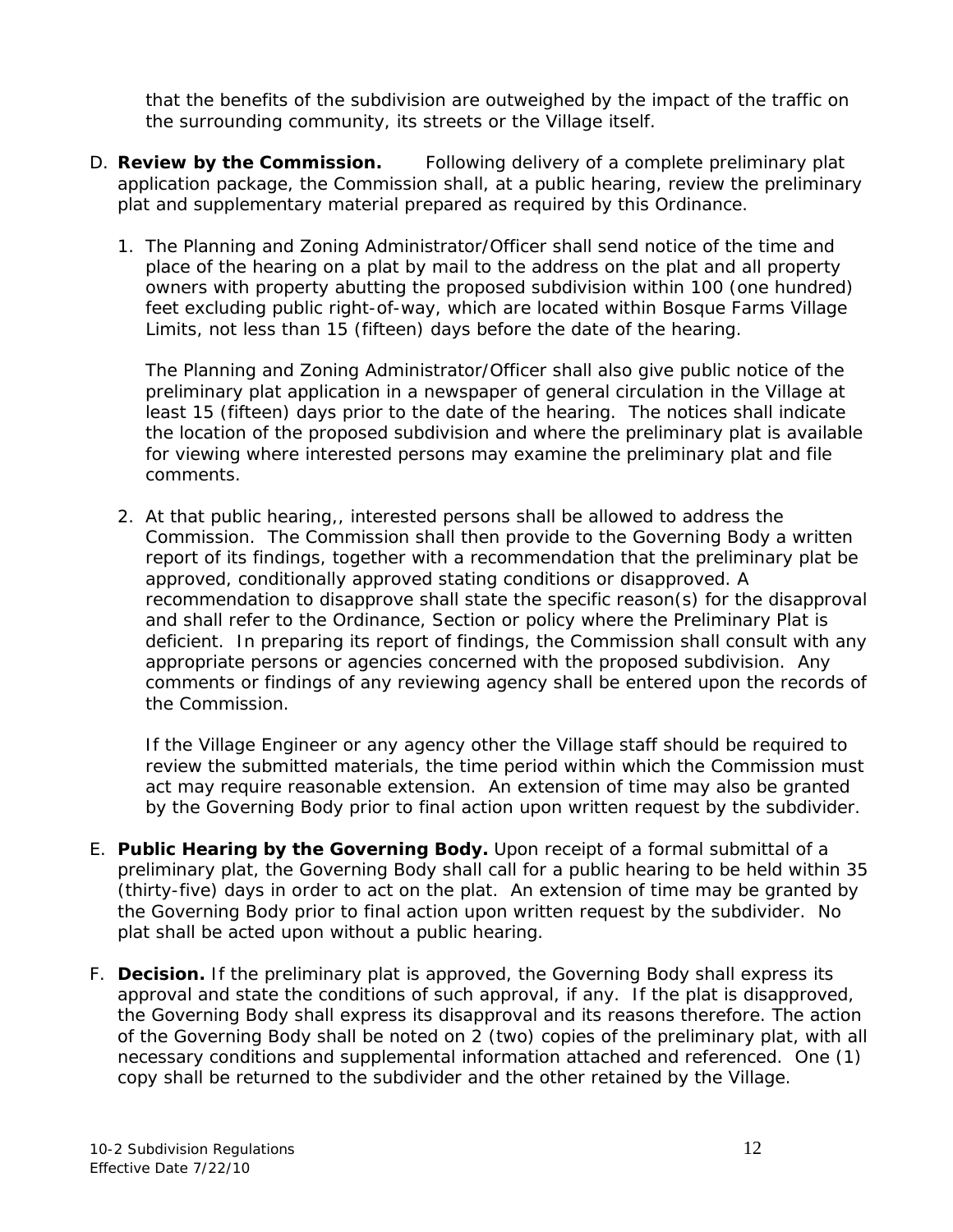- **G. For Major Subdivision Actions.** Approval of a preliminary plat shall not constitute approval of the final plat. Rather, it shall be deemed an expression of approval to the layout submitted on the preliminary plat as a guide to the preparation of the final plat. The subdivider shall be notified in writing within 5 (five) days following the public hearing, of the action taken by the Governing Body and the reasons therefore.
- **H. Duration of Preliminary Plat Approval.** Approval of a preliminary plat is effective for one year, at which time the approval of the preliminary plat is rescinded and deemed null and void, unless extended by the Governing Body, based on a finding that the delay has been unavoidable and that extension is in the public interest.

## **10-2-11 PRELIMINARY PLAT DATA REQUIREMENTS.**

**A. Preliminary Plat.** The preliminary plat shall be drawn to a scale of no less than 1 (one) inch to 200 (two-hundred) feet for the purpose of showing all details clearly. An adequate number of sheets, no larger than 24 (twenty-four) by 36 (thirty-six) inches, shall be used to show the proposed subdivision in its entirety. Where more than one (1) sheet is required, each sheet shall be numbered in relation to the total number of sheets involved, and each sheet shall have a small key map showing its relationship to the whole.

## **10-2-12 FINAL PLAT PROCEDURE**. (Applies to Major Subdivisions)

- A. **Application.** Application for approval of the final plat shall be transmitted on prescribed forms to the Village Office at least 30 (thirty) days prior to the hearing at which it is to be formally submitted. Such application shall include an original and 7 (seven) copies of the final plat and other required exhibits. Submittal to the Governing Body must be within one (1) year following approval of the preliminary plat; otherwise such approval shall become null and void unless an extension of time has been granted by the Governing Body. The final plat shall conform substantially to the preliminary plat as approved.
- B. **Review.** The Governing Body shall review the final plat and other exhibits submitted at a public hearing for conformity to this Ordinance and shall insure that the conditions of the preliminary plat as approved has been met. The final plat may constitute all or a portion of the approved preliminary plat the subdivider desires to record and develop at the time, provided, however, that any such portion shall be subject to the full application and review process and all other requirements in accordance with this Ordinance.

The Planning and Zoning Administrator/Officer shall send notice of the time and place of the hearing on the plat by mail to the address on the plat not less than 15 (fifteen) days before the date of the hearing.

The Planning and Zoning Administrator/Officer shall also give public notice of the final plat application in a newspaper of general circulation in the Village at least 15 (fifteen) days prior to the date of the hearing. The notice shall indicate the location of the proposed subdivision and where the final plat is available for viewing where interested persons may examine the final plat and file comments.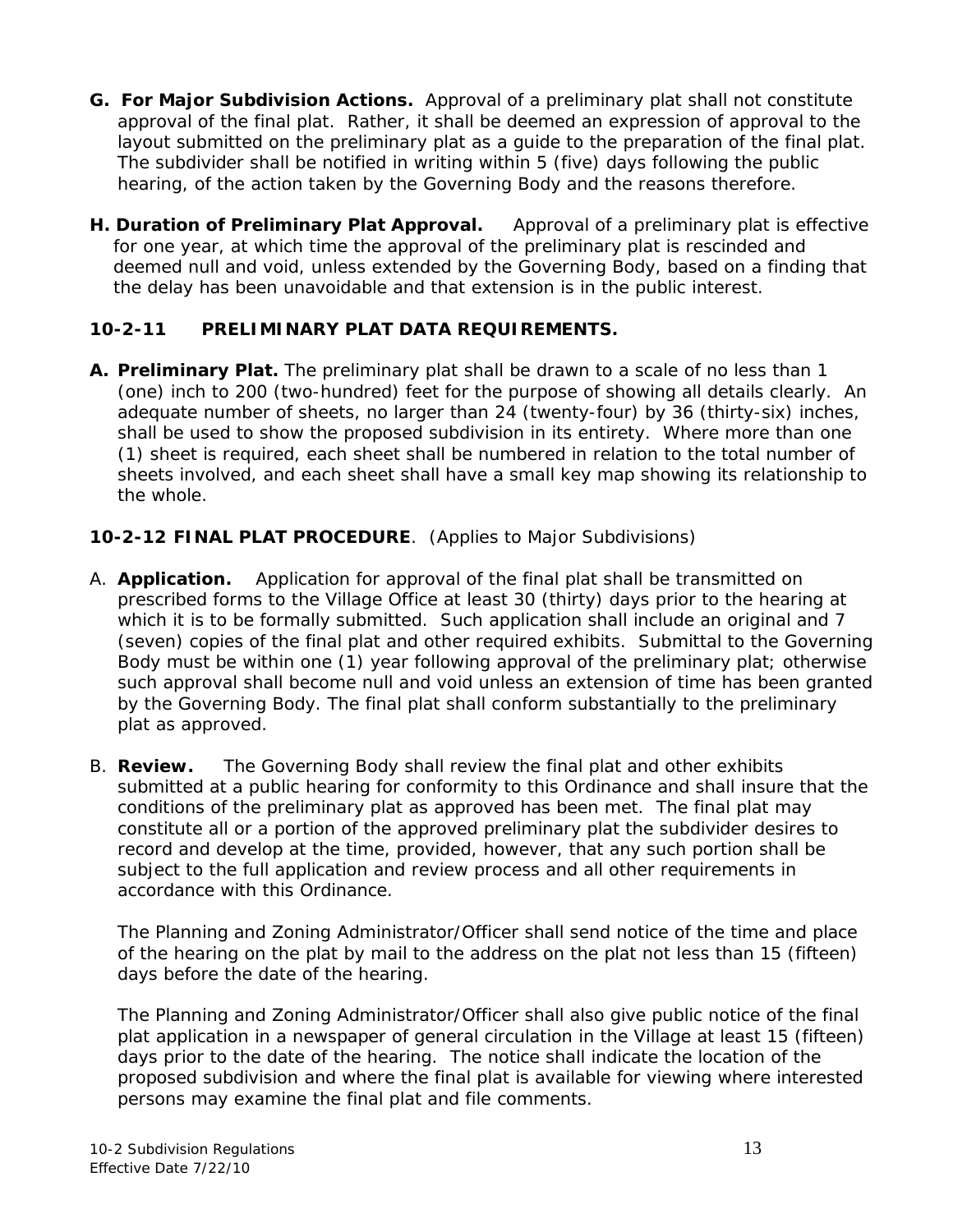- C. **Dedication of Land for a Major Subdivision, if applicable.** The final plat shall be sent to the County Clerk for filing until any dedication of land for public use, in accordance with this Ordinance, have been formally accepted by Resolution of the Governing Body. The procedure for such dedications shall be as follows:
	- 1. All lands dedicated for public use shall be inspected to ascertain compliance with this Ordinance. Such inspection shall be performed and documented by a qualified and certified engineer at the expense of the subdivider prior to the submittal of the final plat. All new streets must, upon inspection, be constructed as required by this Ordinance. The final plat shall not be acted upon without such inspection.
	- 2. Acceptance of land dedicated for public use shall be made by Resolution of the Governing Body within 35 (thirty-five) days of the date of final plat submission. A copy of the Resolution shall be sent to the subdivider for inclusion with the final plat.
	- 3. Those land which are accepted by the Governing Body for dedication to the public shall become the responsibility of the Village for maintenance and future improvements.
	- 4. Any lands offered for dedication but not accepted by the Governing Body, shall be specifically identified on the plat or deed.
- D. **Decision.** If the final plat is in substantial conformance with the preliminary plat and complies with this Ordinance, it shall be approved by the Governing Body. Approval or disapproval shall be given within 35 (thirty-five) days of the date of the final plat submission, unless the subdivider agrees in writing to a deferral. The Governing Body's decision shall be recorded on the original drawing of the final plat and on 2 (two) copies thereof and shall be dated and verified by the signature of the Mayor. Should the final plat be disapproved, the Governing Body shall express in writing the reasons for disapproval and attach to 2 (two) copies of the final plat. One (1) of said copies shall be returned to the subdivider and the other shall become a part of the files of the Village Clerk/Administrator or their designee.
- E. **Dedication of Water Rights.** An applicant for subdivision approval within the Village corporate limits, shall agree that if the Village approves the subdivision in consideration of that approval, the applicant will make water rights available to the Village in an amount determined by the Village as necessary to serve the subdivision with water available to the Village. The necessary water rights shall be estimated on a formula of 0.4 acre feet of consumptive use water rights per subdivided lot. The applicant shall make these water rights available to the Village in one of the following forms:
	- 1. By dedicating water rights to the Village, meeting legal requirements to enable the Village to serve the proposed subdivision with water;
	- 2. By obtaining, by other means, the dedication of the necessary water rights meeting legal requirements to enable the Village to serve the proposed subdivision with water. If rights are to be dedicated, the applicant shall demonstrate ownership of those water rights prior to approval of the subdivision.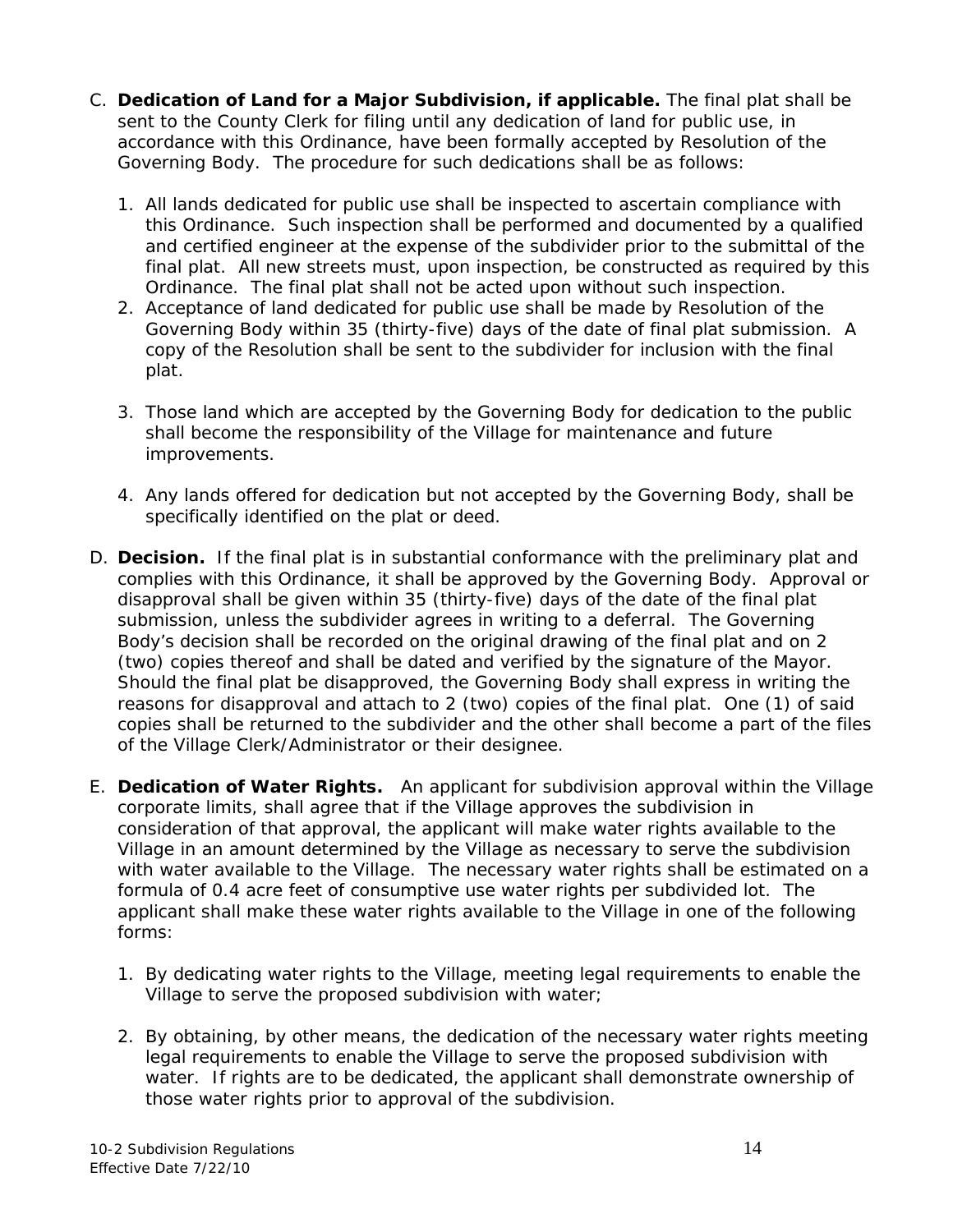- F. **Recording.** The final plat is in effect only after having been duly recorded in the office of the County Clerk and copies filed with the Village Clerk/Administrator or their designee. Approval of the final plat shall become null and void if the plat is not so recorded within 6 (six) months after the date of approval. Submittal for recording is the subdivider's responsibility. In the case of a replat, the subdivider shall request the County Clerk to mark the original plat with the words "replatted" or "partially replatted" and refer on the original plat to the filed location of the replat. The Village Clerk/Administrator or their designee shall mark the copies of the original plat on file in the offices of the Village in a similar manner. After having filed the original drawing of the final plat with the County Clerk. No Development Review Permits shall be issued until copies of the recording of the final plat have been placed on file with the Village.
- G. **Replat.** After final approval of any plat, no lot or block shall be further subdivided or the area of any platted lot diminished, and no change shall be made in the platting of any street, alley or easement established by said plat except upon the filing of a replat, showing such proposed change, or changes, with the Commission and securing its approval in accordance with the procedures herein established.

## **10-2-13 FINAL PLAT DATA REQUIREMENTS.**

- A. **Final Plat.** The subdivider shall submit the original and 2 (two) copies of the final plat to the Governing Body for approval in accordance with the following provisions.
- B. **Size, Scale, Material.** The final plat shall be drawn, scribed or photo-reproduced in black ink on tracing cloth or stable-base polyester material, on sheets no larger than 24 (twenty-four) by 36 (thirty-six) inches, and shall be at a scale of 1(one) inch to 200 (two hundred) feet. Enough sheets shall be used to show the subdivision in its entirety, with each sheet numbered in relation to the total number of sheets involved, and each shall have a small key map showing its relationship to the whole.

#### **10-2-14 PROCEDURE FOR A REPLAT.**

- A. **Process.** Replat as defined by this Ordinance may be approved by the Commission in a two-step process of pre-application conference and submission of final plat.
- B**. Qualifications**. In order to qualify for approval as a replat, the following conditions must exist:
	- 1. The replat shall not increase the total number of previously existing lots.
	- 2. No new public right-of-way is created and no existing public rightof-way is changed.
	- 3. The replat will not create a need for any additional public facilities which currently exist to serve the area of the subdivision.
	- 4.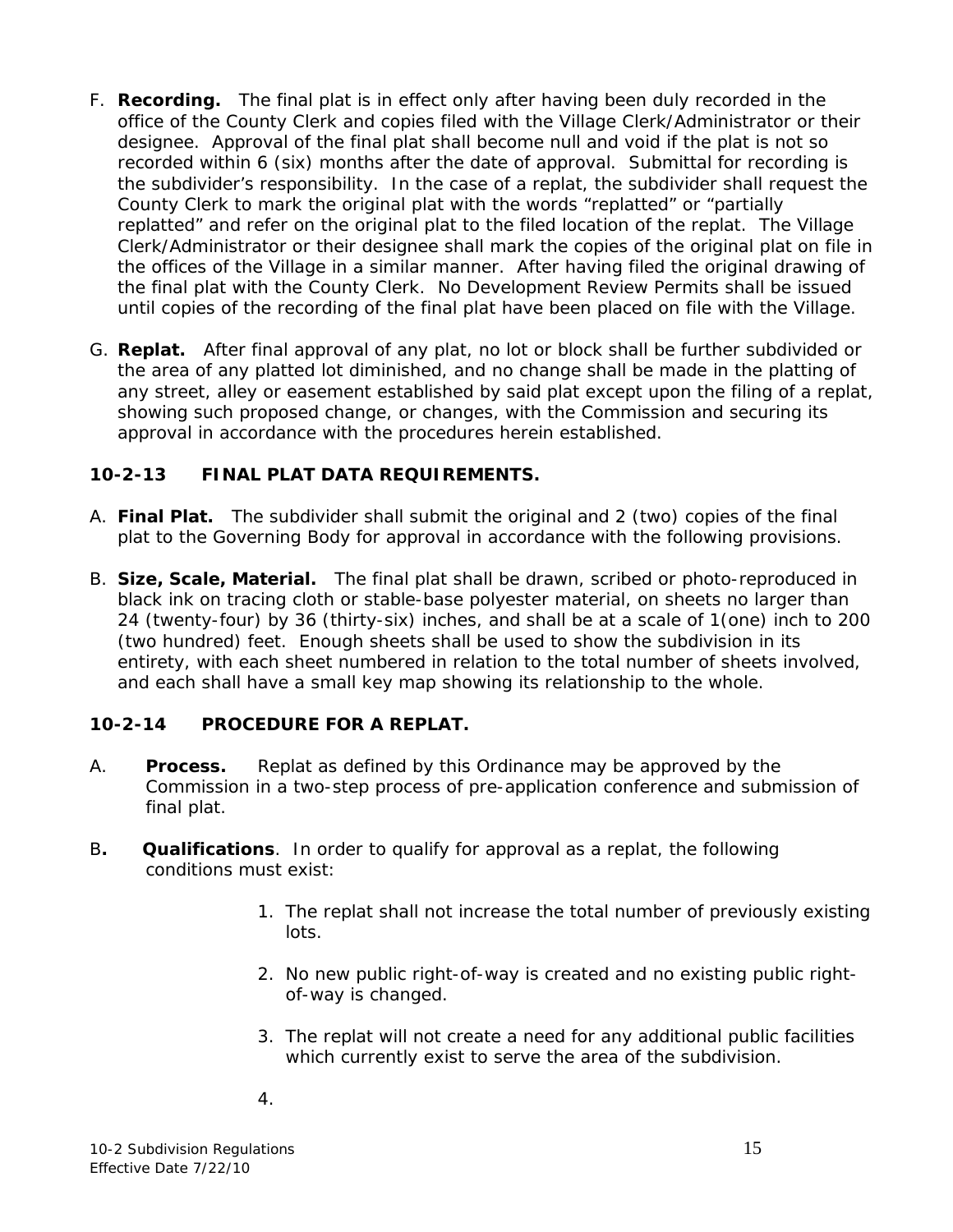- **B. Application, Review, Decision and Recording Procedures.** As per Sections 10-2- 10.A., 10-2-10.B., 10-2-10.D., 10-2-10.E., 10-2-10.F., 10-2-11 and 10-2-22.
- **C. Replat.** After final approval of any plat, no lot or block shall be further subdivided or the area of any platted lot diminished, and no change shall be made in the platting of any street, alley or easement established by said plat except upon the filing of a replat, showing such proposed change, or changes, with the Commission and securing its approval in accordance with the procedures herein established.

#### **10-2-15 PROCEDURE FOR A LAND-SPLIT.**

- A. **Process.** Land-split as defined by this Ordinance may be approved by the Governing Body following recommendation by the Commission in a two-step process of pre-application process conference and submission of final plat.
- B. **Qualifications.** In order to qualify for approval as a land-split, the following conditions must exist:
	- 1. The land-split subdivision divides the tract into 2 (two) lots. These 2 (two) lots or any part thereof shall not be further divide as a land-split subdivision.
	- 2. The 2 (two) lots shall conform to the zoning regulations governing that zone district.
	- 3. Adequate ingress and egress to both lots must be provided by the subdivider by either a public dedicated roadway or a private roadway easement of at least 40' (forty feet) in width.
	- 4. The Village shall not be responsible for any private roadway easements developed in a land-split subdivision.
	- 5. Application and approval for a land-split subdivision shall be made in accordance with the procedures in Sections 10-2-7, 10-2-8, 10-2-12, and 10-2-13 of this Ordinance.
	- 6. The subdivision shall not be in conflict with any provision of this Ordinance, the Master Plan, or the Zoning Ordinance of the Village.
- C. **Application, Review, Decision and Recording Procedures.** As per Sections 10-2- 10.A., 10-2-10.B., 10-2-10.D., 10-2-10.E., 10-2-10.F., 10-2-11, and 10-2-22.

## **10-2-16 PROCEDURE FOR MINOR SUBDIVISION.**

- A. **Process.** Minor subdivision as defined by this Ordinance may be approved by the Governing Body following recommendation by the Commission in a two-step process of pre-application conference and submission of final plat.
- B. **Qualifications.** In order to qualify for approval as a minor subdivision, the following conditions must exist: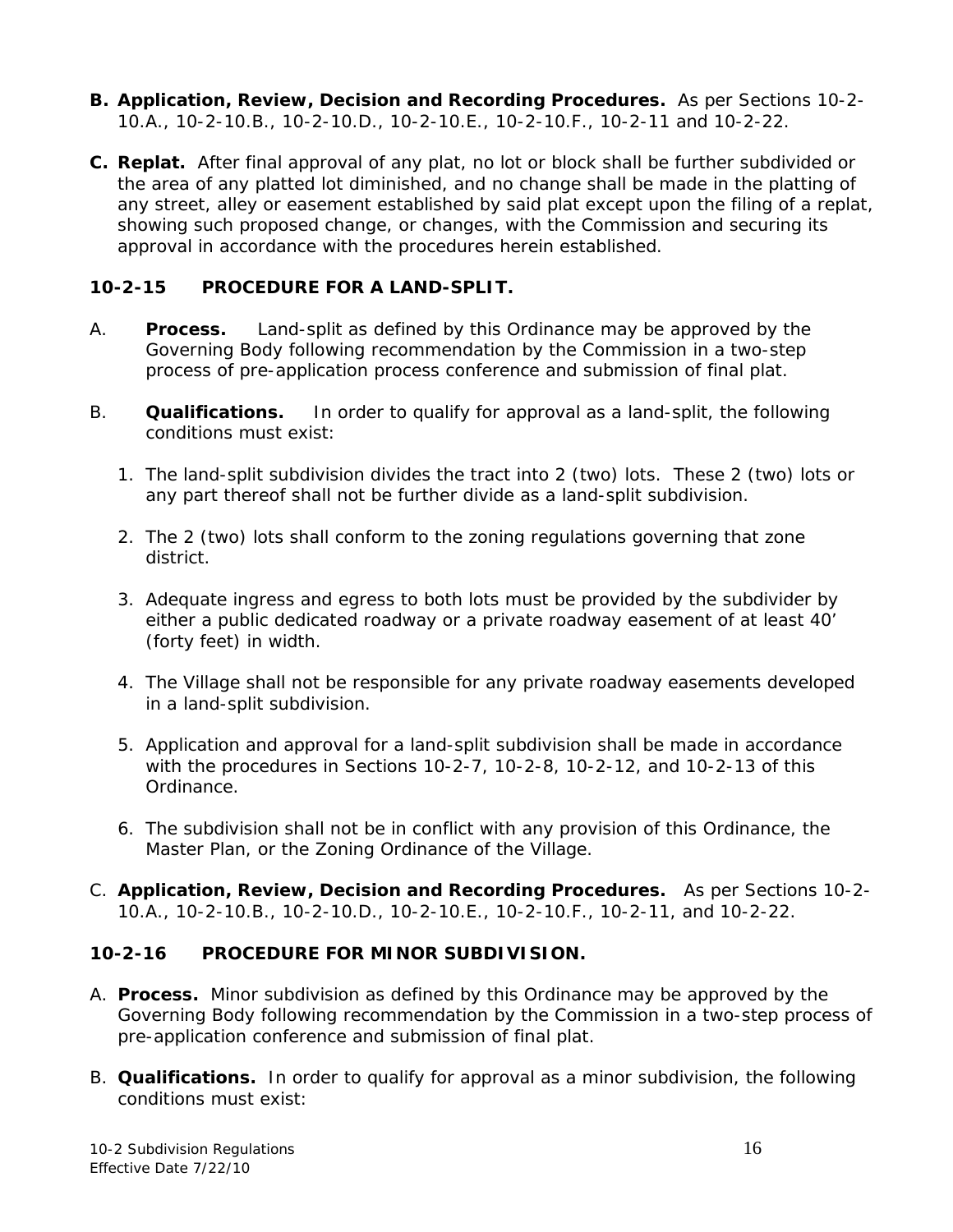- 1. The subdivision shall contain no more than 4 (four) lots, with the exception of certain replats which satisfy all other conditions stated herein.
- 2. All subdivided lots shall front on existing dedicated public right-of-way with the exception of land-splits which satisfy all other conditions stated herein.
- 3. No new public right-of-way is created and no existing public right-of-way is changed.
- 4. The subdivision will not create a need for any addition to public facilities which currently exist to serve the area of the subdivision with the exception of land-splits which satisfy all other conditions herein.
- 5. Subdividers with certain tracts of land which may not have adequate access off an existing dedicated public right-of-way, and may require an addition to the public facilities, may be granted a land-split subdivision by the Governing Body following recommendation by the Commission. In order to qualify as a land-split subdivision the following conditions must be met.
	- a. The land-split subdivision divides the tract into 2 (two) lots. These 2 (two) lots or any part thereof shall not be further subdivided as a land-split subdivision.
	- b. The 2 (two) lots shall conform to the zoning regulations governing that zone district.
	- c. Adequate ingress and egress to both lots must be provided by the subdivider by either a public dedicated roadway or a private roadway easement of at least 40' (forty) feet in width.
	- d. The Village of Bosque Farms shall not be responsible for any private roadway easements developed in a land-split subdivision.
	- e. Application and approval for a land-split subdivision shall be made in accordance with the procedures for Minor Subdivision as stated in Sections 10-2-14 of this Ordinance.
- 6. The subdivision shall not be in conflict with any provision of this Ordinance, or the Master Plan or Zoning Ordinance of the Village.
- C. **Application, Review, Decision, and Recording Procedures.** As per Sections 10- 2-10.A., 10-2-10.B., 10-2-10.D., 10-2-10.E., 10-2-10.F., 10-2-11 and 10-2-22.

## **10-2-17 PROCEDURE FOR A MAJOR SUBDIVISION.**

A. **Process.** Major subdivision as defined by this Ordinance may be approved by the Governing Body following recommendation by the Commission in a three-step process of pre-application conference, submission of preliminary plat and submission of final plat.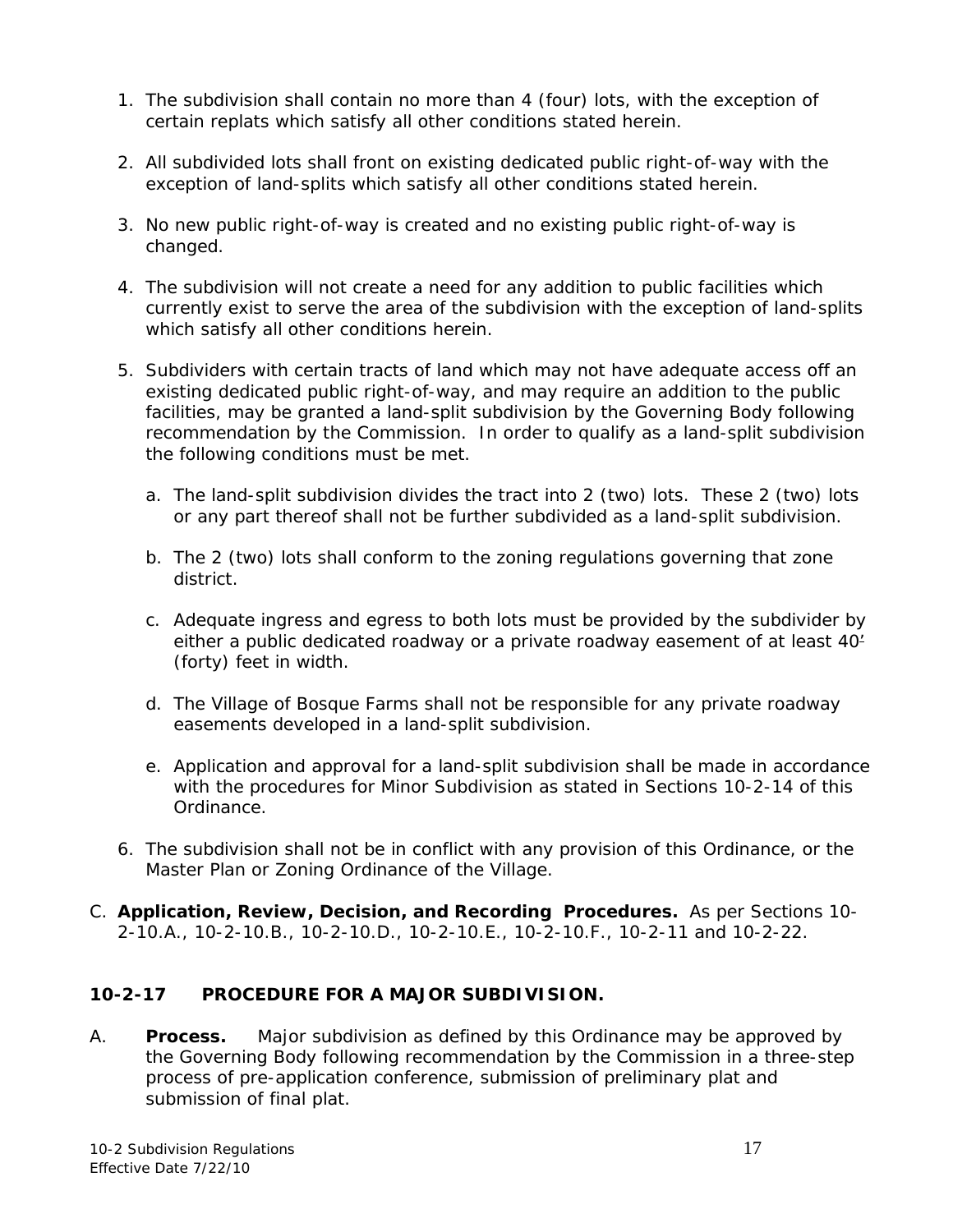B. **Application, Review and Decision.** As per Sections 10-2-10, 10-2-11, 10-2-12, and 10-2-13.

#### **C. Traffic Study.**

1. A traffic study shall be required for all subdivisions containing 20 (twenty) or more parcels. The report shall be prepared by a qualified engineer, licensed in the State of New Mexico.

#### **2. Submittal Procedures:**

- a. Following the Pre-Application Conference, the Planning & Zoning Administrator/Officer shall schedule and conduct a special meeting with the applicant to establish the scope of the traffic study report and the requirements stated herein. The Planning & Zoning Administrator/Officer shall maintain a written record of this meeting;
- b. Submit the draft study to the Planning & Zoning Administrator/Officer for review by that department and the Utilities/Road Director. This report shall be substantially complete with the initial recommendations;
- c. Submit 3 (three) copies of the final report to the Planning & Zoning Administrator/Officer; and
- d. Submit a copy of the traffic study report to the State Department of Transportation along with a cover letter of explanation, for review, if the proposed subdivision requires direct access to a state or federal highway.
- 3. Traffic Study Report requirements:
	- a. The traffic study report will adhere to the processes and products outlined in the New Mexico State Department of Transportation's "State Access Management Manual". This manual prescribes a tiered approach to evaluating traffic impacts from a proposed development.

## **10-2-18 REQUIRED IMPROVEMENTS.**

- A. **Authorization.** Receipt of the signed copy for the preliminary plat is authorization for the subdivider to proceed with the minimum improvements as specified in Section 10-2-15 C of this Ordinance, here-in-after referred to as improvements. Prior to the construction of any improvements or to the submission of any bond, the subdivider shall furnish the Commission and Governing Body with all plans and data necessary for the construction of said improvements. These plans shall be examined by the Commission and Governing Body and will be approved if in accordance with the requirements as stated in paragraphs B and C below, following this approval, construction can be started.
- B. **Installation Assurance.** Final Plans for roadway and utilities shall be prepared by an engineer registered in accordance with the laws of the State of New Mexico. The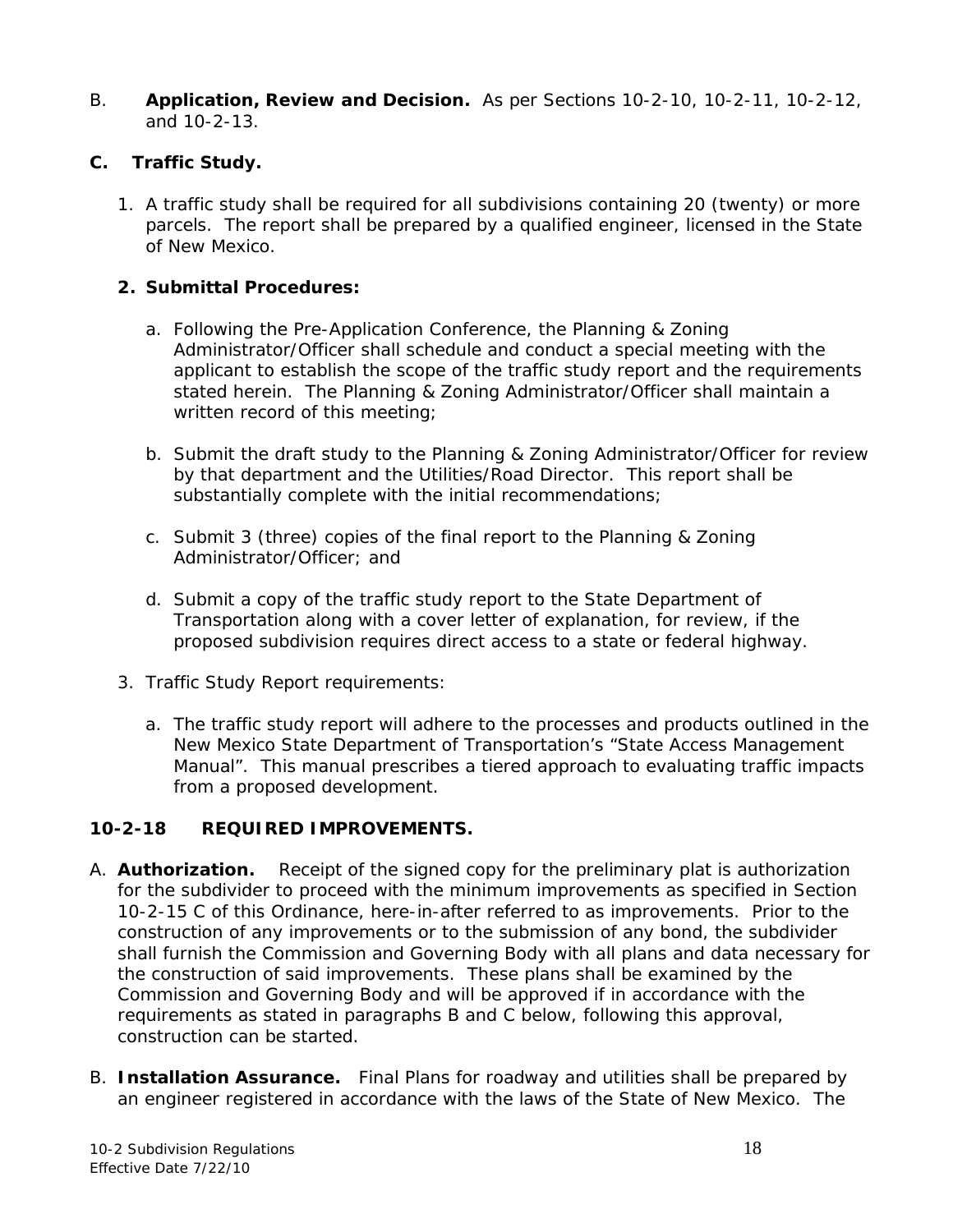Village shall be assured of the installation of these improvements in a satisfactory manner by one or more of the following methods:

- 1. Complete installation of the improvement prior to approval of the final plat.
- 2. The subdivider shall provide a bond, letter of credit, escrow deposit or another type of security acceptable to the Village in an amount not less than 125% (one hundred twenty-five percent) of the estimated cost of the required improvements to insure completion of the installation of the utilities and roadway improvements as provided by the Subdivision Plat. Any funds remaining after completion of the improvements will be refunded to the developer less administrative fees and costs, including attorney fees, incurred by the Village to ensure compliance.
- C. **Installation of Improvements.** The subdivider may prepare and secure approval of the preliminary plat and then install improvements in the area covered by the preliminary plat. Improvements must be installed only in that part of the area for which a final plat will be submitted for approval and filing. Phase development of a subdivision is permitted provided all improvements in that phase are completed and a surety has been secured to complete the improvements to final plat. The improvements to be installed shall include the following:
	- 1. All subdivision boundary corners, and the four corners of all street intersections shall be marked with permanent monuments. A permanent monument shall be deemed to be concrete with a minimum dimension of 4 (four) inches, extending 3 (three) feet below the surface of the ground. Should conditions prohibit the placing of monuments on line, offset marking will be permitted; provided, however, that offset courses and distances are shown on the plat.
	- 2. All streets shall be constructed in accordance with the design standards provided in this Ordinance.
	- 3. The subdivider shall present evidence that adequate water and sewer service for each lot is provided in compliance with the requirements of the New Mexico Environment Department and in conformance with any applicable procedure and standards for centralized water as more specifically set forth with the provisions of the Water Service Ordinance (Section 9-2-1, the Code of the Village of Bosque Farms), and/or sewer systems adopted by the Village of Bosque Farms.
	- 4. Drainage facilities or other means of stormwater management shall be addressed by the subdivider, and shall require assurances by a certified engineer that the subdivision development will not adversely affect the surrounding properties due to stormwater runoff.
	- 5. An inspection by a qualified and certified engineer is required during the stages of construction of improvements to insure compliance with the above requirements. The final inspection report shall be made within 10 (ten) days of completion of the improvements. Such inspection shall be conducted and documented at the expense of the Subdivider and delivered to the Village Offices prior to final plat approval.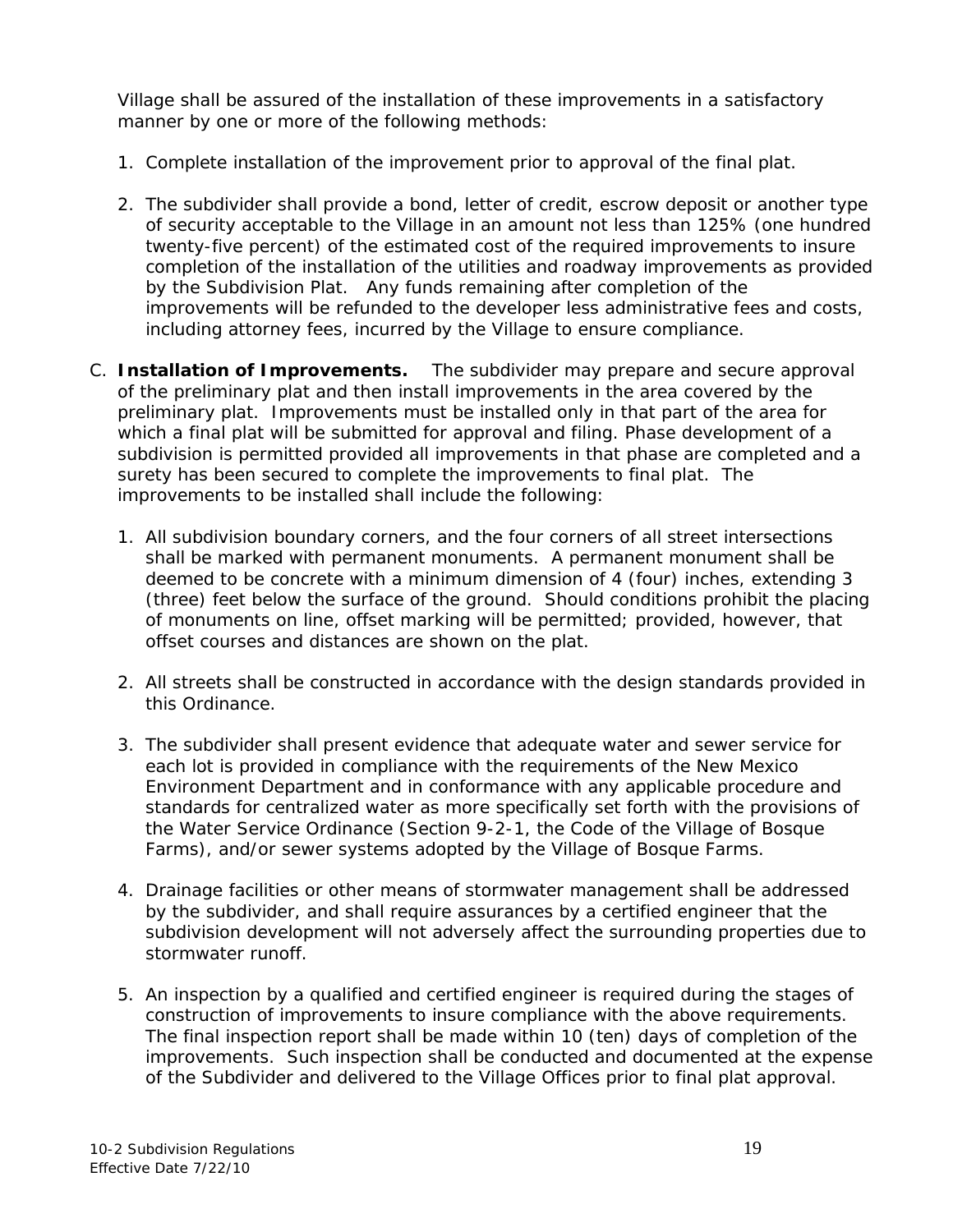## **10-2-19 DESIGN STANDARDS.**

All subdivisions shall conform to the following minimum design standards established by the Village. Subdivisions outside the Village Corporate limits shall be exempt from specific requirements for paving as required by Section 10-2-16 A.11-16 of this Ordinance.

- A. **Erosion.** No subdivider shall remove or permit to be removed the existing ground cover in the subdivision without making provisions to prevent wind and/or water erosion and resultant damage to adjacent properties.
- B. **Street Standards**. The character, extent, width and location of all streets shall conform to the Village Master Plan or policies established by the Governing Body and shall be consistent and appropriate in their relationship to existing and planned streets, topographic conditions, public convenience, safety, and the proposed uses of the land to be served by such streets.
	- 1. Where an arterial or collector street is not shown and defined in the Village Master Plan and there is not an adopted future street line, the arrangement of streets in a subdivision shall either:
		- a. Provide for the continuation or appropriate projection of existing development where topographic or other conditions make continuance of, or conformance to, existing streets impractical, or
		- b. Conform to a plan for the neighborhood approved by the Village to meet a particular situation where topographic or other conditions make continuance of, or conformance to, existing streets impractical.
	- 2. Local streets shall be so laid out that their use by through traffic will be discouraged.
	- 3. No street names shall be used which will duplicate or be confused with the names of existing streets within the jurisdiction of the Village Street name changes shall be subject to the approval of the Governing Body upon the recommendation of the Commission. A street name shall only be changed if the applicant shows that there will be a public benefit which clearly outweighs the public confusion which would be created by the name change.
	- 4. Streets shall be laid out to intersect as nearly as possible at 90 (ninety) degree angles, and no street shall intersect any other street at less than 60 (sixty) degrees.
	- 5. Any place where there is a private gravel road in a minor subdivision; streets shall have a minimum of 40-foot (forty-foot) paved aprons at intersections onto a Village paved road. The apron shall be measured from the roadway edge line.
	- 6. Property lines at street intersections shall be rounded with a radius of 25 (twentyfive) feet, or of greater radius where the Governing Body may deem it necessary. Comparable cut-offs or chords in place of round corners may be permitted.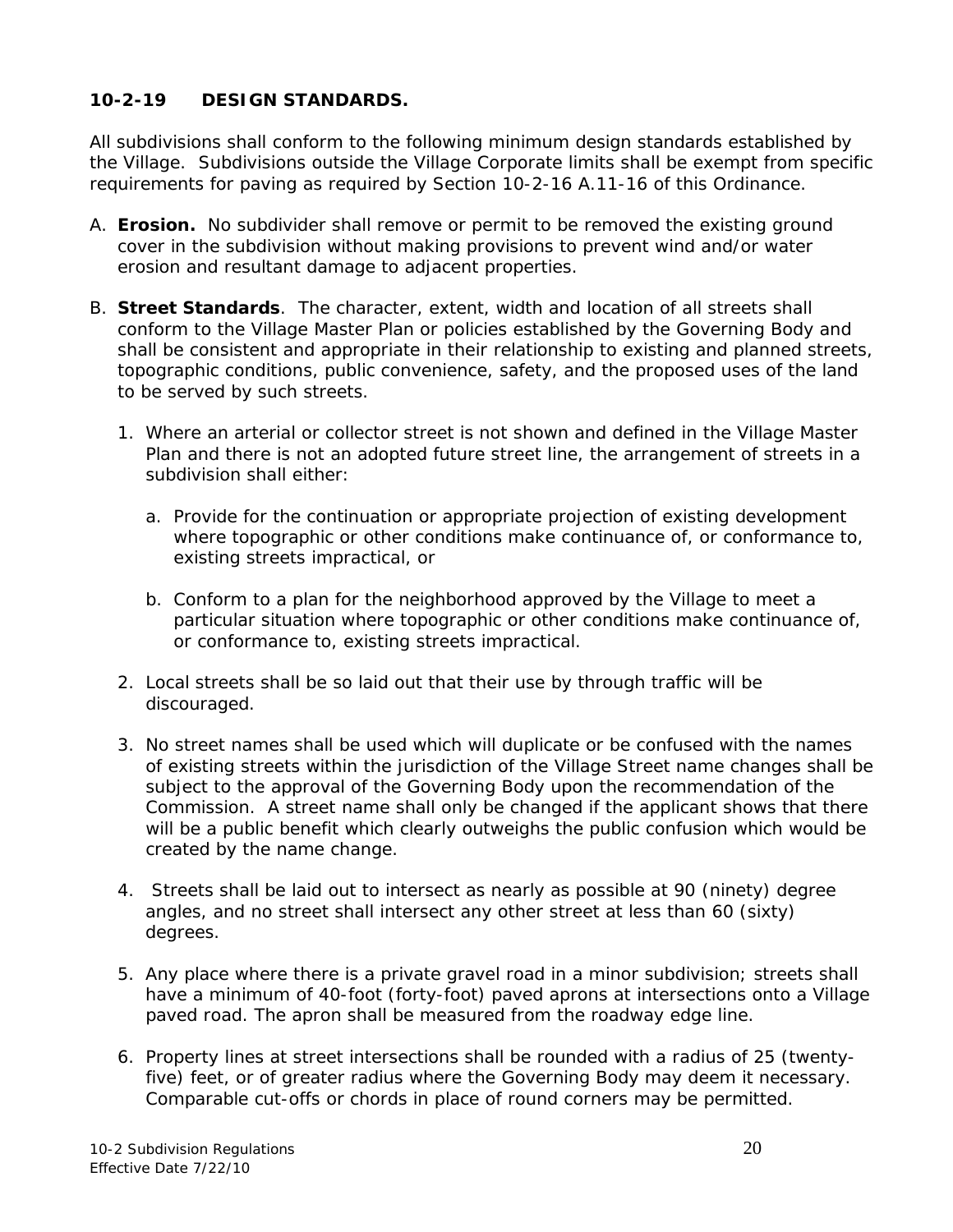- 7. Cul-de-sacs shall be provided at the closed end with a turn-around having an outside roadway diameter of at least 90 (ninety) feet.
- 8. All street gradients shall be subject to approval of the Governing Body. Within 100 (one hundred) feet of any intersection, the maximum gradient shall be 5% (five percent) to provide adequate and safe sight distance and the intersection itself shall have a maximum gradient of 3% (three percent).
- 9. Streets and alleys shall be provided in accordance with the following minimum standards: RIGHT-OF-

| $R$ I $G$ H $I$ - $O$ F-<br>WAY WIDTH |
|---------------------------------------|
| 80 feet                               |
| 55 feet                               |
| 40 feet                               |
| 20 feet                               |
|                                       |

10.The minimum radius at the centerline for horizontal curves on streets shall be as follows:

| STREET TYPE | CURVE RADIUS |
|-------------|--------------|
| Arterial    | 400 feet     |
| Collector   | 200 feet     |
| Tocal       | 50 feet      |

- 11.Alleys shall be provided in commercial and industrial districts, except that the Governing Body may waive this requirement where other definite and assured provision is made for service access, such as off-street loading, unloading and parking adequate for the uses proposed. Alleys may be provided in residential areas at the option of the subdivider, but are to be discouraged where they would serve no useful public purpose or where easements would better serve the purpose. Alley intersections and sharp changes in alignment shall be avoided, but, where necessary, corners shall be rounded to permit safe vehicular operation. Dead end alleys shall be avoided where possible, but if unavoidable, adequate turn-around space shall be provided.
- 12.Streets shall be constructed according to the following specifications:
	- a. The paved portion of all new streets shall have the following minimum lane widths:

| MIN. LANE WIDTH |
|-----------------|
| 12 feet         |
| 11 feet         |
| 10 feet         |
|                 |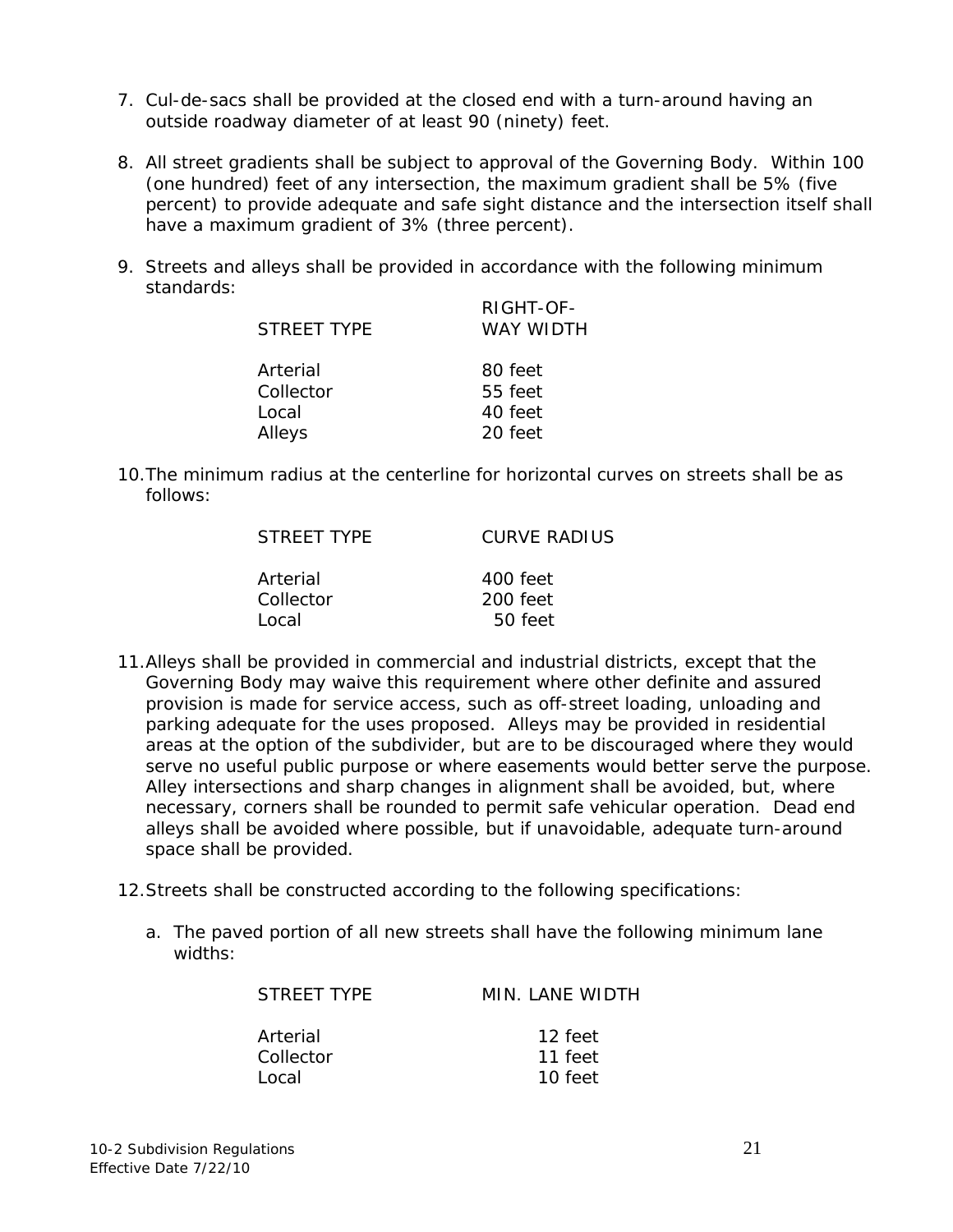- b. All roads shall be crowned to facilitate drainage. Such crown shall be sloped at one-quarter (1/4") inch of rise per foot.
- c. Culverts of adequate size shall be placed at all crossings of watercourses. If the proposed crossing is a watercourse under the jurisdiction of the Middle Rio Grand Conservancy District (MRGCD), the subdivider must consult with MRGCD and obtain the proper permit prior to beginning any work on the culvert. Minimum culvert size shall be 18 (eighteen) inches.
- d. All streets shall have barrow ditches except at driveways. The centerline of barrow ditches shall be no less than 7 (seven) feet from the roadway edge and no less than 1 (one) foot below the crown height of the base course. Base Course will be extended 2 (two) feet beyond the pavement edge at the same slope as the pavement. Where right-of-way permits, there will be a 4 to 1 (four to one) slope from the edge of the base course to the flow line (bottom center) of the barrow ditch. Where no curb or sidewalk exists, the driveway construction shall not block the drainage ditch without providing proper drainage structures.
- e. All roads shall be constructed to meet or exceed the Equivalent Single-Axle Load (ESAL) for 20 (twenty) years.
- 13.Subgrade preparation for all new streets shall meet all recommendations reported in a soils evaluation study which shall be prepared by an engineer registered in accordance with the laws of New Mexico. The cost of the soil evaluation shall be paid for by the subdivider. Subgrade preparations may exceed, but must meet the following minimum requirements:
	- a. The roadbed and barrow ditch areas shall be scarified to a minimum depth of 6 (six) inches.
	- b. All foreign matter including but not limited to vegetable matter, scrap, etc. shall be removed.
	- c. The roadbed and barrow ditch shall be shaped to the above required specifications.
	- d. For local streets, the top 6 (six) inches of the subgrade roadbed area shall be compacted to not less than 96% (ninety-six percent) of maximum density, except high volume change soils shall be compacted to 90% (ninety percent) of maximum density. For collector streets, the top 12 (twelve) inches of the subgrade roadbed area shall be compacted to not less than 96% (ninety-six percent) of maximum density, except high volume change soils shall be compacted to 90% (ninety percent) of maximum density. For the purpose of this specification, a high volume change soil is defined as any soil containing 35% (thirty-five percent) or more of material passing a No. 200 sieve. Method of compaction optional.
- 14.Base preparation for all new streets shall meet all recommendations reported in a soils evaluation study which shall be prepared by an engineer registered in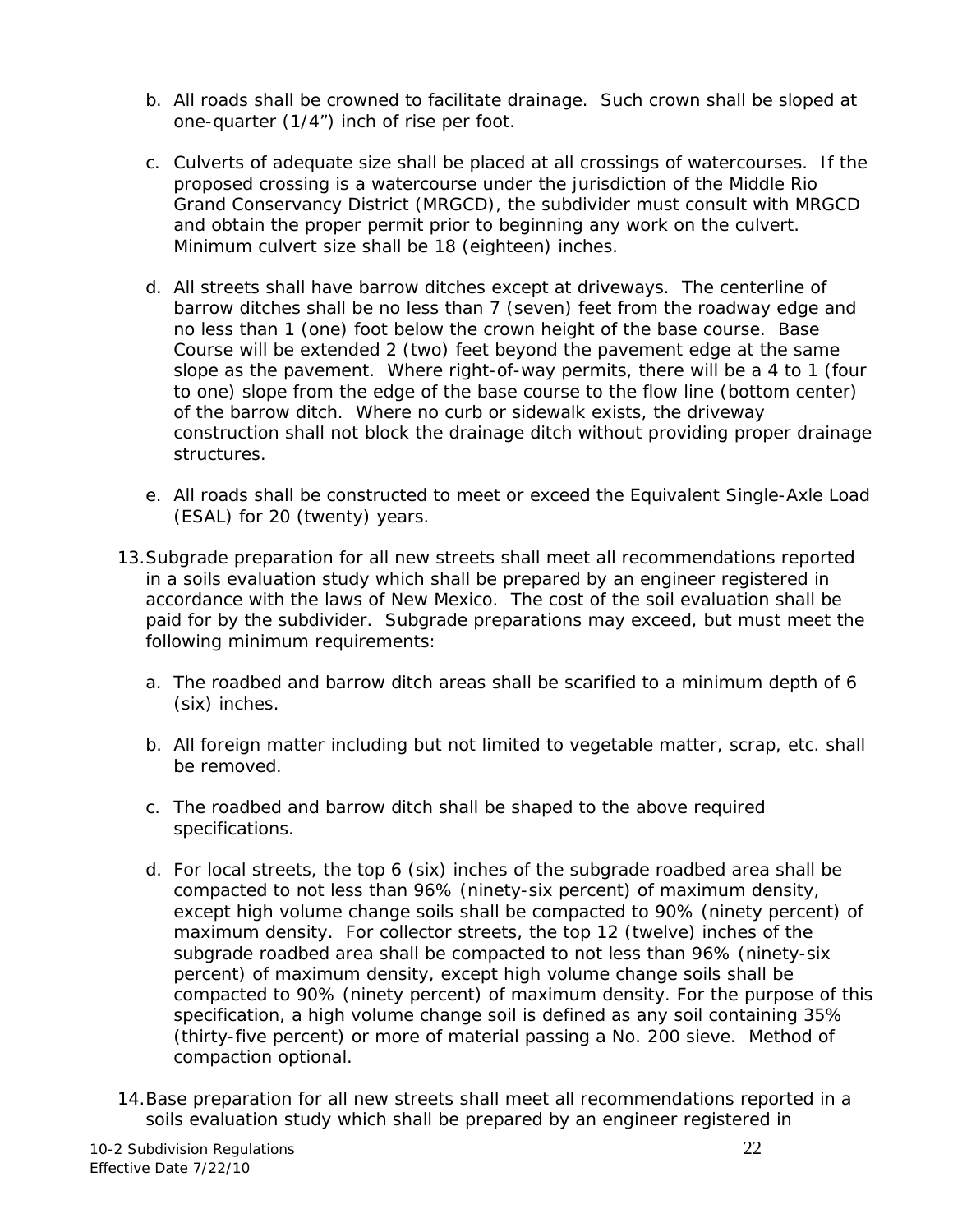accordance with the laws of New Mexico. The cost of the soil evaluation shall be paid for by the subdivider. Base preparations may exceed, but must meet the following minimum requirements:

a. All new streets shall be constructed with a depth of at least 6 (six) inches of 1 inch (one-inch) gravel base course in accordance with the following graduations to be placed upon a prepared subgrade as specified above upon the entire length and width of the roadbed:

| SIFVF SIZF | PASSING BY WEIGHT |
|------------|-------------------|
| 1"         | 100%              |
| #4         | $40 - 60$         |
| #10        | $30 - 45$         |
| #40        | $15 - 25$         |
| #200       | $2 - 6$           |

- b. The gravel base course as specified above shall be compacted to not less than 96% (ninety-six percent) of maximum density.
- 15.All new arterial and collector streets shall be paved in accordance with acceptable design procedures. Such procedures shall include the most current pavement design standards published by the American Association of State Highway and Transportation Officials (AASHTO) and the local adaptation of those procedures developed by the New Mexico State Department of Transportation.
- 16.All new local streets shall be paved in accordance with acceptable design procedures, including but not limited to the following requirements:
	- a. Subgrade and base preparation shall be completed as specified above, or to a higher standard if warranted by site conditions or traffic projections.
	- b. Pavement for all local streets, except cul-de-sacs, shall consist of a minimum of 2 (two) inches of asphalt concrete, with tack coat if required, and at 1500 (fifteen hundred) pounds stability. Pavement for cul-de-sacs shall be of the same construction, EXCEPT shall consist of a minimum of 3 (three) inches of asphalt concrete applied in 2 (two) 1-1/2 (one and one-half) inch lifts. Pavement for all collector streets shall consist of a minimum of 3 (three) inches of asphalt concrete, with tack coat if required, and at 1500 (fifteen hundred) pounds stability.
	- c. Alternative pavements may be approved by the Governing Body with the advice and recommendation of a qualified and certified engineer.
- 17.The most current specifications for road and bridge construction established by the New Mexico State Department of Transportation shall be used as the authority for questions concerning street construction.
- 18.An inspection by a qualified and certified engineer is required within 10 (ten) days of completion of new streets to ensure compliance with above requirements. Such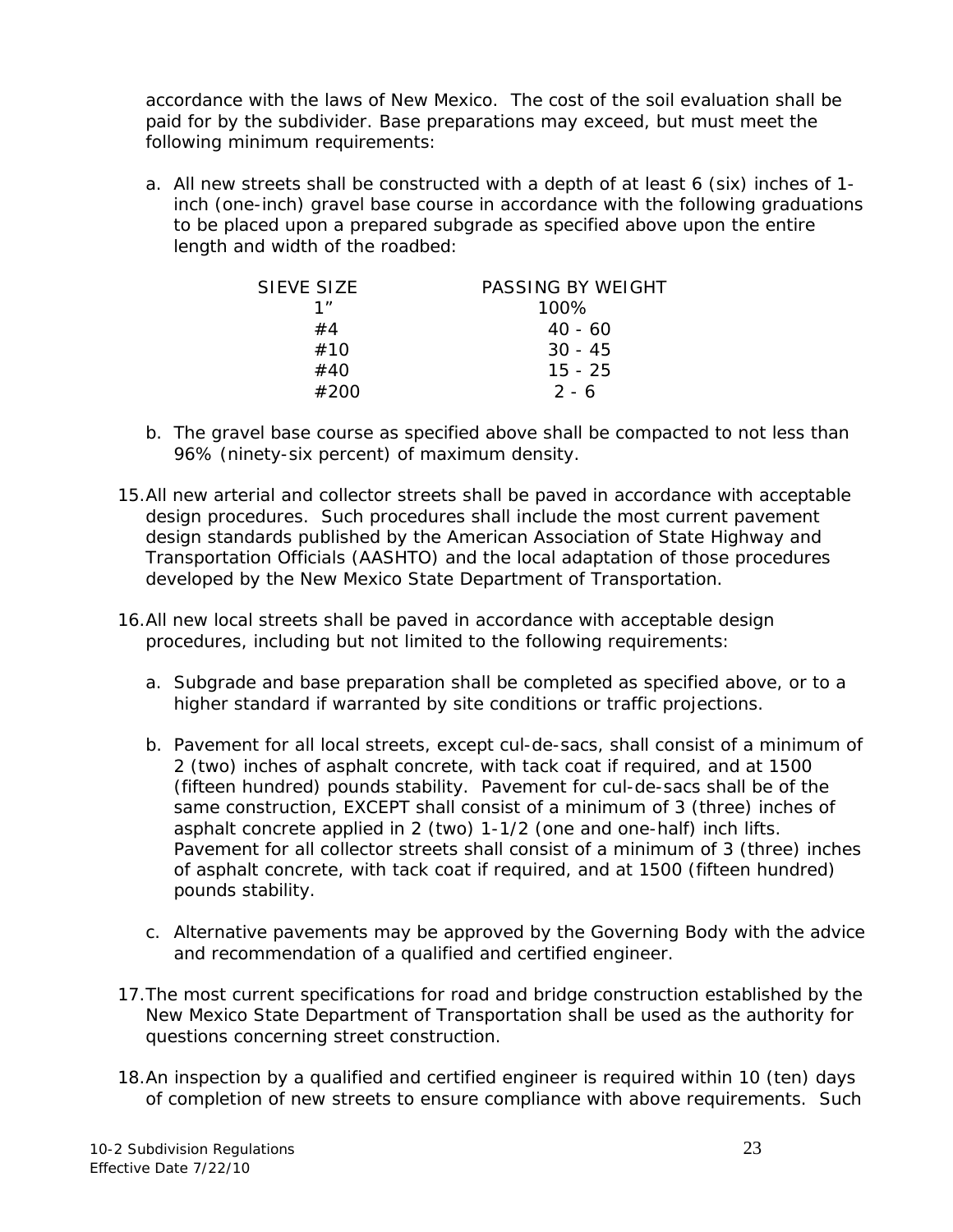inspection shall be conducted and documented at the expense of the Subdivider and delivered to the Village offices.

- C. **Drainage.** Adequate provision shall be made for drainage of stormwater subject to the approval of the Village in accordance with: the policy established by the Village Zoning Ordinance regarding retention of localized stormwater; any specific area drainage plans; and any requirements pursuant to the National Flood Insurance Program of the Federal Emergency Management Agency.
- D. **Easements**. An adequate easement shall be dedicated along all important watercourses for the purpose of widening, deepening, sloping, improving or protecting the channel for water carrying purposes. Easements for underground utilities shall be provided where necessary and shall be at least 10 (ten) feet in width.
- E. **Blocks.** The lengths, widths and shapes of blocks shall be determined with due regard to provision of adequate building sites suitable to the special needs of the type of use contemplated; to zoning requirements as to lot sizes and dimensions; to needs for convenient access, circulation, control and safety of street traffic; and to limitations and opportunities of topography.
- F. **Lots.** The lot arrangement and design shall be such that all lots will provide satisfactory and desirable building sites properly related to topography and the character of adjacent development.
	- 1. Depth and width of lots laid out for commercial purposes shall be adequate to provide off street services and parking required by the type and use contemplated.
	- 2. Corner lots for residential use shall have extra width to permit appropriate building setback from an orientation to both streets.
	- 3. The subdivision of the land shall provide satisfactory access to an existing public right-of-way by means of a public right-of-way. Lots within a minor subdivision may be accessed by either a private way or a public right-of-way.
	- 4. Side lot lines shall be substantially at right angles or radial to street lines.
	- 5. Double frontage lots should be avoided except where essential to provide separation of a residential development from traffic arteries or to overcome specific disadvantages of orientation or topography.

#### **G. Underground Distribution Regulations.**

1. **Residential.** On all new residential subdivisions submitted to the Village for approval, the electrical services will be underground, installed in accordance with rules and regulations adopted by the Public Utility Commission. This policy should be applied only to new subdivided areas where grading has been completed and before paving and electrical facilities have been installed.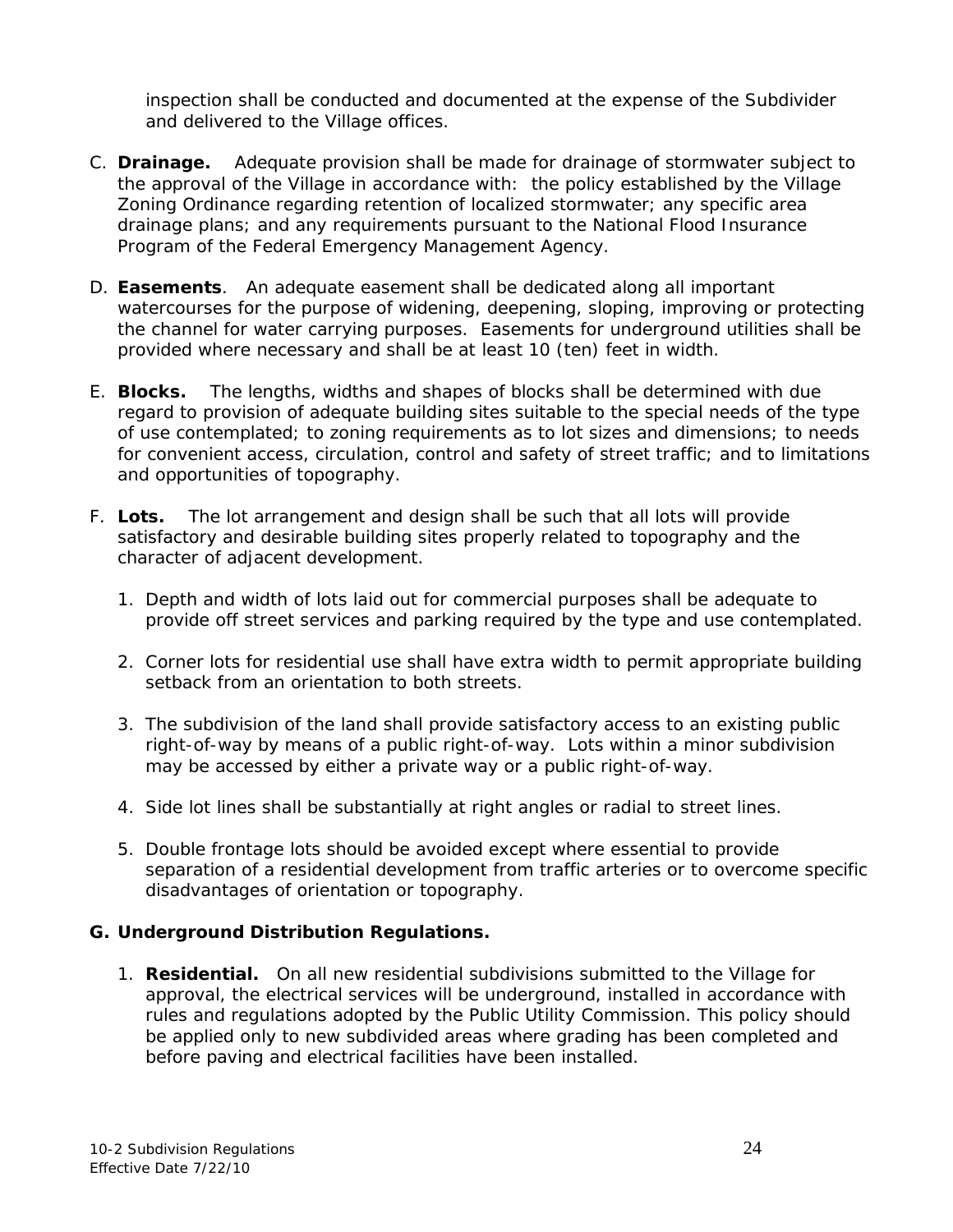2. **Commercial**. On all new and remodeled commercial electrical services above 150 (one hundred fifty) amperes per leg, the service will be underground and installed in accordance with rules and regulations adopted by the Public Utility Commission.

## **10-2-20 VACATION OF A PLAT.**

- A. Necessity. Nothing in this Section requires that a vacation be undertaken if a replat, accomplishing the elimination of lot lines, is duly approved. A vacation is required when no replatting is undertaken but elimination of lot lines, right-of-way, or easement lines dividing a parcel is to be accomplished.
- B. Application Procedure. Any plat filed in the office of the County Clerk and within the planning and platting jurisdiction of the Village may be vacated according to the following procedures:
	- 1. The subdivider of land proposed to be vacated, exclusive of public rights-of-way, shall sign a duly acknowledged statement declaring the plat or a portion of the plat is to be vacated and shall apply to the Commission for approval.
	- 2. Where a public right-of-way is proposed to be vacated:
		- a. The Commission shall mail letters to franchised utilities and to the owner(s) of record of all lots adjacent to the public right-of-way to be vacated, informing them of the nature of the proposed vacation, and notifying them of the date, time, and place of the hearing. At least 15 (fifteen) days shall be allowed for such comments before a decision is reached.
		- b. If the public right-of-way proposed for vacation is paved, or if the entire width of the right-of-way is proposed for vacation, the applicant shall post and maintain one or more signs, as provided and where instructed by the Commission at least 15 (fifteen) days prior to the date of the hearing. The applicant is responsible for removing such signs within 5 (five) days after the hearing is completed. Failure to properly post signs is grounds for deferral of the request. No one except the applicant, the agent of the applicant, or the Village shall remove or tamper with any such required sign during the period it is required to be maintained under this paragraph.
		- c. In considering the vacation of all or part of a public right-of-way, the Commission shall determine whether or not the vacation will adversely affect the interests of persons owning abutting land or land within the subdivision being vacated.
	- 3. The rights-of-way of any public or private utility, including drainage, existing prior to the vacation, total or partial, of any plat are not affected by the vacation of a plat unless an authorized representative of the utility involved agrees in writing to have the rights vacated.
- C. Public Hearing. A decision on approval and endorsement shall be made at a hearing by the Commission. Public notice in a newspaper of general circulation in the Village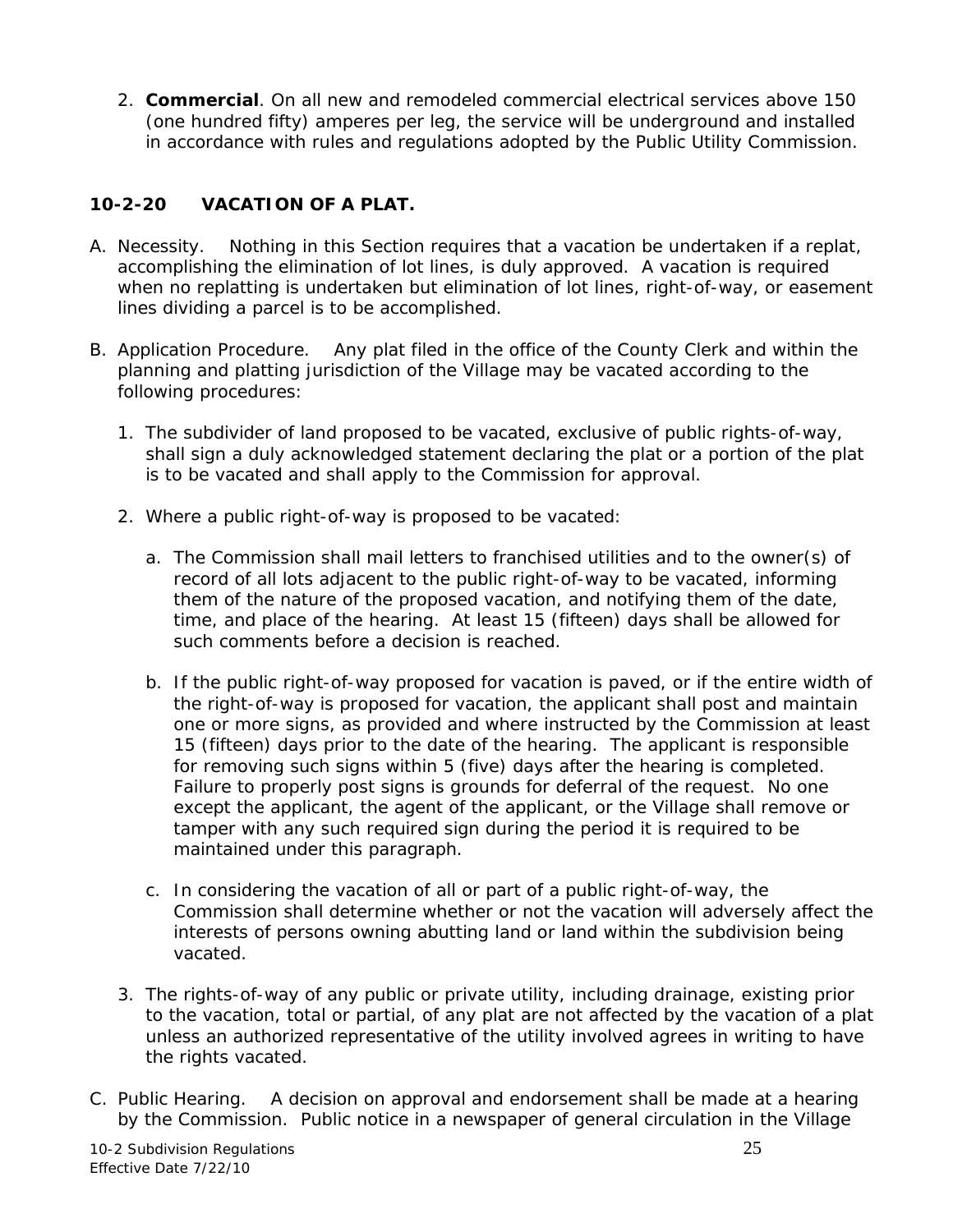shall be published at least 15 (fifteen) days before the date of the hearing; the notice shall indicate the location of the proposed vacation, where a map of the proposed vacation may be viewed and information on the hearing. If approved by the Commission, the endorsement shall be within 10 (ten) days of the conclusion of the hearing.

D. Recording. The vacation is in effect only after the approved statement declaring the vacation has been recorded in the office of the County Clerk. The County Clerk shall be requested to mark the original plat with the words "vacated" or "partially vacated" and refer on the plat to the volume and page on which the statement of vacation is recorded. Submittal for recording is the applicant's responsibility. The applicant shall also provide certified proof of the recording by the County Clerk to the Village.

#### **10-2-21 VARIANCES**

- A. **Circumstances.** A variance may be granted under the following circumstances:
	- 1. Where varying from the normal requirements will encourage flexibility, economy, effective use of open space, or ingenuity in design of a subdivision, in accordance with accepted principles of site planning; or
	- 2. Where extraordinary hardship or practical difficulty may result from strict compliance with the minimum standards.

The subdivider shall, at the time the preliminary plat is filed with the Planning and Zoning Commission, submit a written application for a variance(s). The Governing Body, following recommendation by the Commission, may vary or modify the requirements, so that the subdivider is allowed to develop the property in a reasonable manner, but at the same time so that the public welfare and interests of the Village are protected and the general intent and spirit of this Ordinance is preserved. However, such relief may not be granted if it is detrimental to the public good or impairs the intent and purpose of this Ordinance or the desirable development of the community in accordance with plans and policies of the Governing Body. Any variance granted shall be entered in the records of the Governing Body setting forth the reasons which justified the variance.

B. **Application.** A request for a variance shall be submitted to the Planning and Zoning Administrator/Officer on prescribed application forms, and upon payment of an administrative fee. A completed, signed, and notarized application form must be received by the Planning and Zoning Administrator/Officer at least 20 (twenty) days prior to the Commission meeting date when the application will be considered. Public notice shall be given in a newspaper of general circulation in the area at least 15 (fifteen) days prior to the date of said meeting. The Commission will then make their recommendations to the Governing Body, which at their regular meeting will either approve or disapprove the variance request. The applicant shall post and maintain one or more signs on the premises, as provided and where instructed by the Planning and Zoning Administrator/Officer, at least 15 (fifteen) days prior to the date of the Commission meeting at which the application will be heard. The purpose of the sign or signs is to provide public notice of the application for a variance. Failure to properly post such signs is grounds for deferral or denial of the application. The applicant is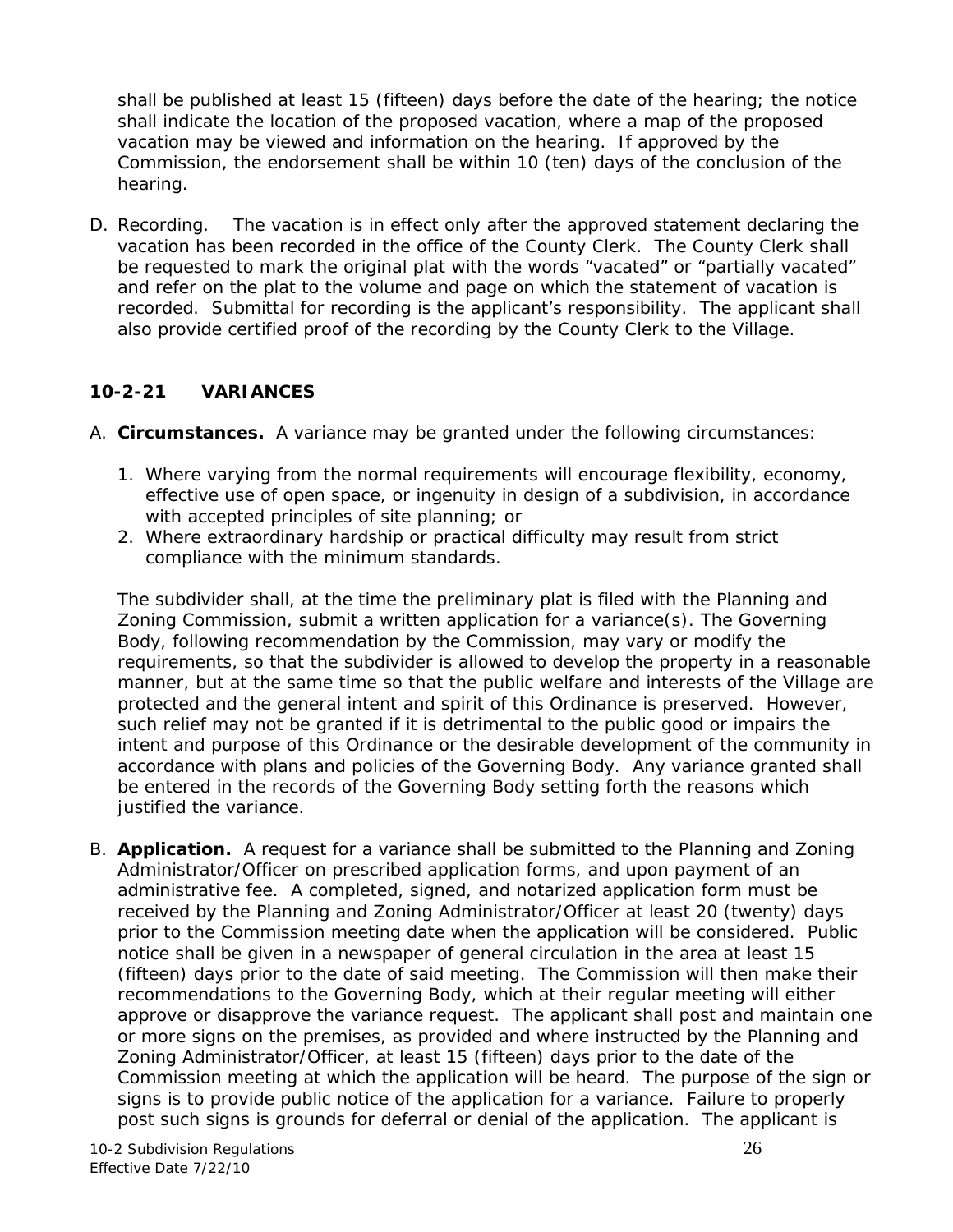responsible for removing such signs within 5 (five) days after a decision is made regarding the application.

- C. **Requirements.** The Governing Body may impose any necessary requirements or conditions in approving a variance in order to assure that the requested variance:
	- 1. Will cause no significant hazard, annoyance, or inconvenience to the owners or occupants of nearby property;
	- 2. Will not significantly change the character of the neighborhood or reduce the value of nearby property;
	- 3. Will not impose any significant cost burden upon the Village, and
	- 4. Will be in harmony with the general purpose and intent of this Ordinance.
- D. **Evidence.** Application for a variance shall be accompanied by evidence in writing from landowners within 100 (one hundred) feet, excluding public right-of-way, of the boundary of the property owned by or controlled by the person for which the variance is requested stating whether the landowners do or do not object to the variance, if granted. It shall be the responsibility of the applicant to obtain such evidence.

## **E. Approval.**

- 1. In approving variances, the Governing Body may require such conditions as will, in its judgment, secure substantially the objectives of the standards or requirements of this Ordinance.
- 2. Any waiver of provisions of the Subdivision Ordinance shall require notice of waiver as approved by the Village of Bosque Farms Governing Body to be placed on the final subdivision plat and on a separately recorded document.
- F. Further, in granting modifications and exceptions, the Governing Body shall place conditions which will, in its judgment, substantially secure the objectives of the standards or requirements involved.

## **10-2-22 Recording Information.**

The final plat is in effect only after been duly recorded in the Office of the County Clerk and copies filed with the Village Clerk/Administrator or their designee. Approval of the final plat shall become null and void if the plat is not so recorded within 6 (six) months after the date of approval. Submittal for recording is the subdivider's responsibility.

In the case of a replat, the subdivider shall request the County Clerk to make the original plat with the words "replatted" or "partially replatted" and refer on the original plat to the filed location of the replat. The Village Clerk/Administrator or their designee shall make the copies of the original plat on file in the offices of the Village in a similar manner after having filed the original drawing of the final plat with the County Clerk.

No Development Review Permits shall be issued until copies of the recording of the final plat have been placed on file with the Village.

The plat shall contain the following information for recording: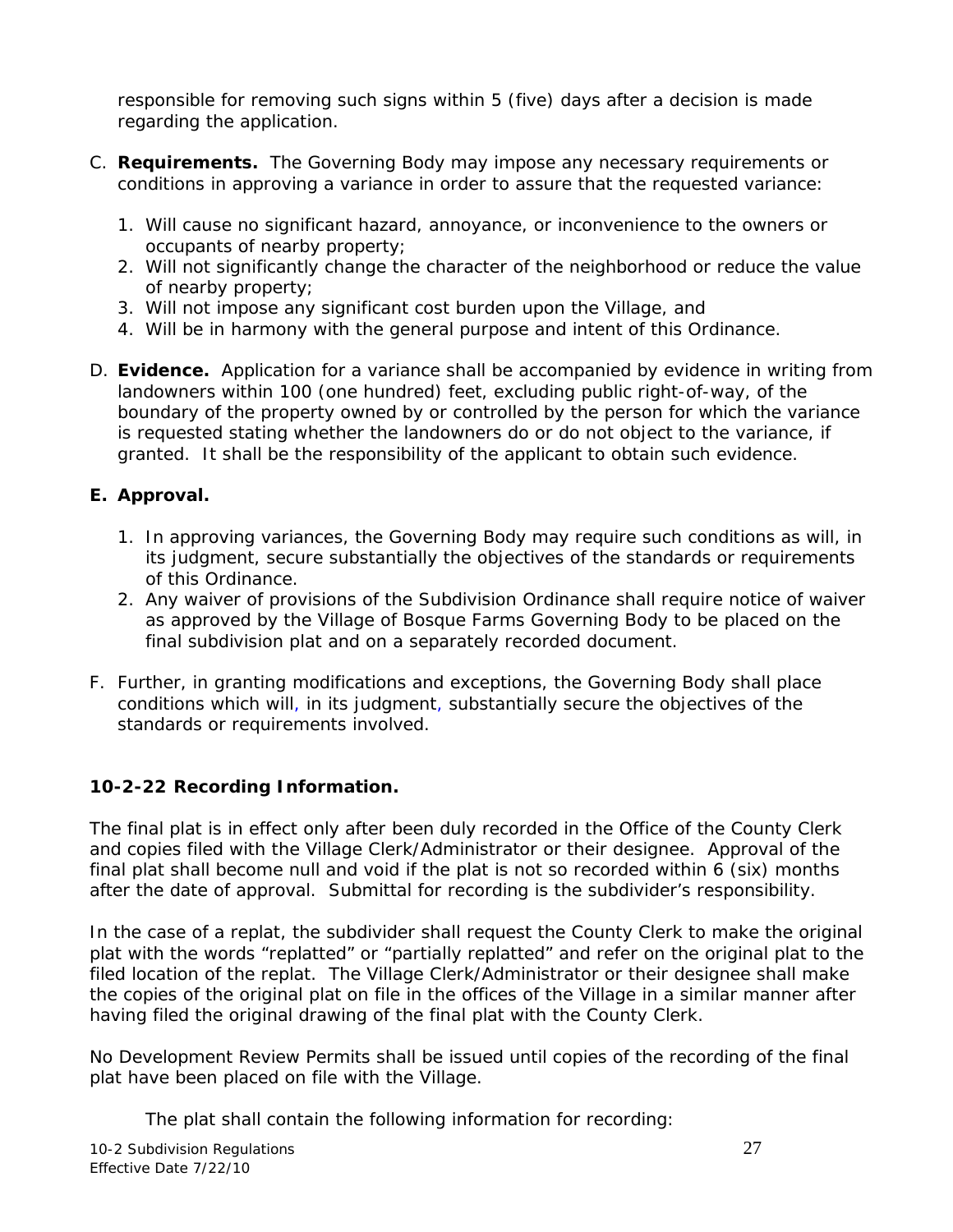- A. Name of proposed subdivision, if applicable, name and address of subdivider, agent, and principal persons preparing the preliminary plat.
- B. Scale, north arrow, name of registered land surveyor, and date established for formal submittal.
- C. Proposed benchmark locations, proposed location of the method of tie to permanent survey monuments, and proposed location and type of subdivision control monuments. Descriptions of all monuments found or set.
- D. Plat boundary lines: bearing in degrees, minutes, and seconds, with basis for bearings noted or shown; distances in feet and hundredths.
- E. Existing conditions of the site and the abutting lands including the following:
	- i. Easements on site: location, width, and purpose.
	- ii. Public right-of-way on and adjacent to site: name, dimensions, and type of paving and/or drainage facilities.
	- iii. Utilities on and adjacent to the site.
	- iv. Ground elevation on the site based on mean sea level datum as established by U.S. Coast and Geodetic Survey:
		- 1. For land that slopes less than 1% (one percent), contour lines at intervals of no more than one (1) foot.
		- 2. For land that slopes between 1% (one percent) to 5% (five percent), contour lines at intervals of not more than two (2) feet.
		- 3. For land that slopes more than 5% (five percent), contour lines at intervals of not more than five (5) feet.
	- v. Other conditions of the site: water courses (Irrigation ditches), major rock outcrops, wooded areas, isolated preservable trees 6 (six) inches or more in diameter, existing structures, and other significant features.
	- vi. Conditions on adjacent land significantly affecting design of the subdivision: approximate direction and gradients of ground slope; character and location of development.
	- vii. Zoning on and adjacent to the site
	- viii. Total area of the proposed subdivision and each lot to the nearest onetenth (1/10) acre.
- F. Location map showing location of the site in relation to well-known landmarks and abutting property owners.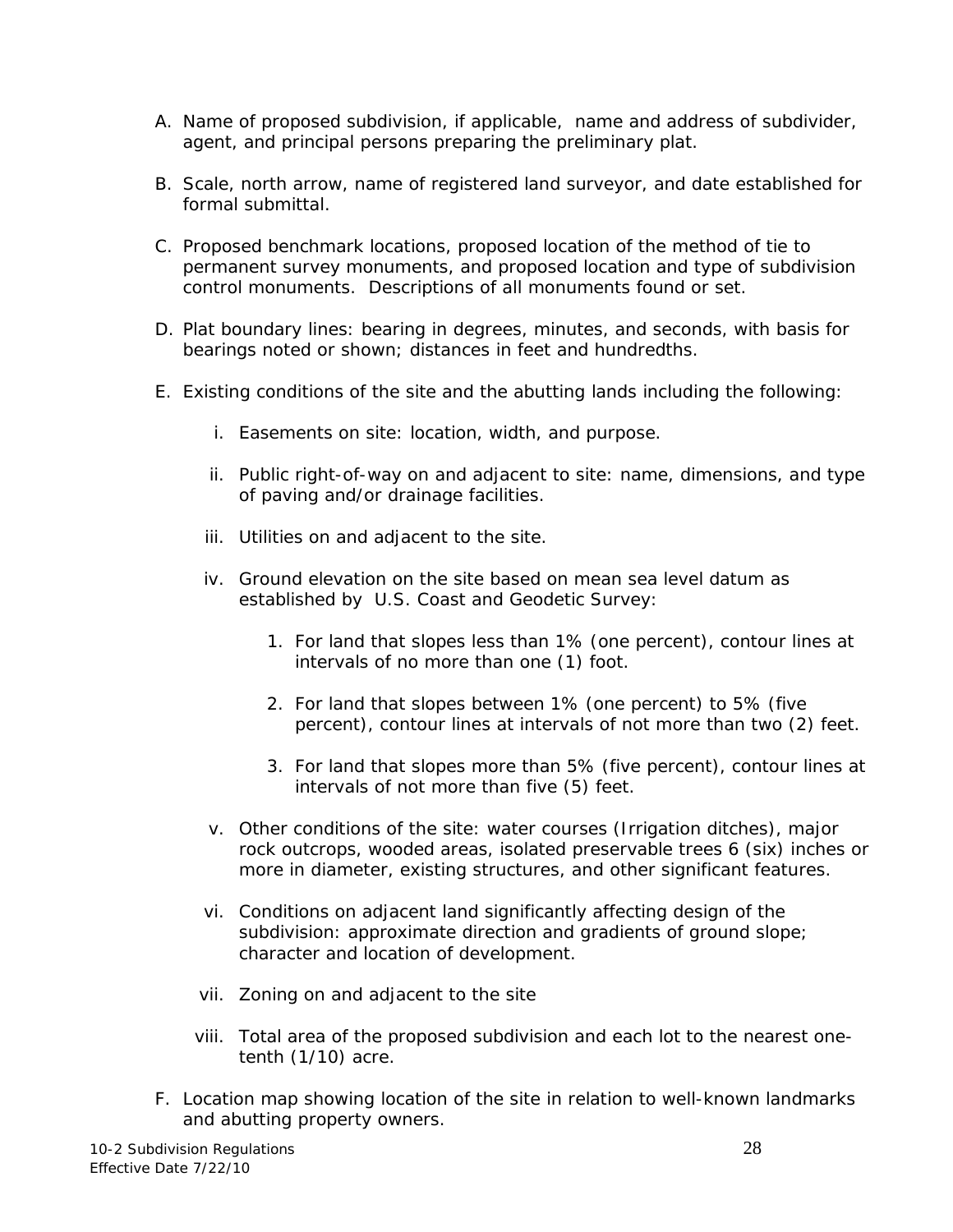- G. Proposed lot lines and public right-of-way dimensions; roadways intended to be private; locations, dimensions, and purpose of all easements, public or private; proposed names of roadways.
- H. Number or letter to identify each proposed lot and block.
- I. Locations, dimensions, sizes, approximate areas, and purposes of lot proposed to be dedicated or reserved for the public.
- J. Proposed changes to ground elevations, to the standards specified herein.
- K. Identification of improvements for the subdivision, if applicable, as required in Section 10-2-15 of this Ordinance.
- L. Proposed method for dedication of water rights as provided in this Ordinance.
- M. Proposed names of all streets and cul-de-sacs, if applicable, within the subdivision. Names shall conform to the street naming criteria as set forth in 10-2-16. B.3 of this Ordinance.

## **10-2-23 APPEALS.**

Any person aggrieved with any determination of the Governing Body acting under this Ordinance may file an appeal to the District Court of Valencia County within 30 (thirty) days of such action by the Governing Body. An appeal is perfected by filing notice of appeal in the District Court. A copy of the appeal shall be served upon the Governing Body.

## **10-2-24 ADMINISTRATIVE FEES.**

- A. **General Subdivision Fee.** To cover general expenses related to processing subdivisions, an administrative fee will be charged. The administrative fee shall be \$100.00 (one hundred dollars) plus \$80.00 (eighty dollars) per lot, with the exception of a minor subdivision, which shall require a fee of \$80.00 (eighty dollars) per lot. The subdivider shall pay any needed engineering fees.
- B. **Vacation and Replat Fees.** To cover expenses related to processing, any replat or vacation of plat shall require a fee of \$50.00 (fifty dollars) upon application for each such action.
- C. **Variance.** To cover expenses related to processing of a variance, and administrative fee of \$100.00 (one hundred dollars) will be charged upon application for such action.
- D. **Method of Payment.** Fees shall be made payable to the Village. Fees are nonrefundable. All fees shall be paid following completion of the pre-application procedure and upon application for preliminary plat approval, or in the case of a minor subdivision, upon application for final plat approval.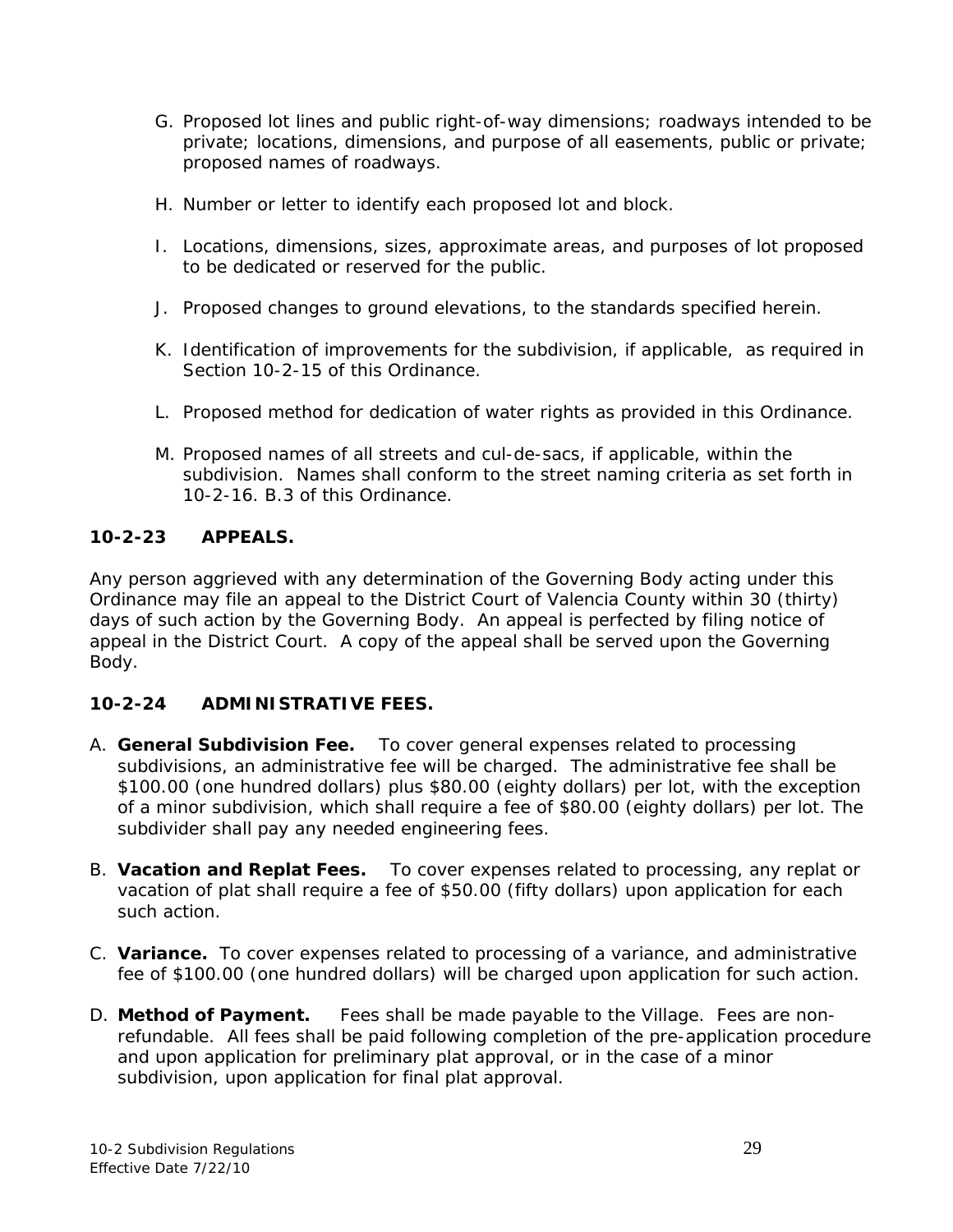# **10-2-25 VIOLATIONS AND PENALTIES.**

- A. **General.** No subdivision within the planning and platting jurisdiction of the Village shall hereafter be carried out except in accordance with the provisions of this Ordinance. No plat shall be recorded with the County Clerk in violation of the provisions of this Ordinance.
- B. **Transferring Lots in Unapproved Subdivision and/or Failure to Comply This Ordinance.** Any owner or agent of the owner, of any land located within the planning and platting jurisdiction of the Village, who transfers, sells, agrees to sell, or negotiates to sell land by reference to or exhibition of a plat of such land before being duly approved by the Governing Body and duly recorded in the office of the County Clerk shall upon conviction be subject to a fine of \$100.00 (one hundred dollars) per offense or by imprisonment for not more than 90 (ninety) days, or both such fine and imprisonment. Each and every lot or portion thereof so transferred, sold, agreed to be sold, or negotiated to be sold shall be prosecuted and treated as a separate offense. Such action shall be deemed null and void and the appropriate legal action shall be taken. Failure to comply with any of the provisions of this Ordinance may cause the approval of a subdivision plat to be suspended and/or revoked in whole or in part by the Commission and/or the Governing Body. All such legal fees and costs incurred by the Village as a result from violation of this Ordinance shall be paid by the violator.
- C. **Construction or Site Alteration.** No grading or other alteration of a site shall take place prior to approval of a preliminary plat, if the grading or site alteration is related to a proposed subdivision. For minor subdivisions, grading or site alteration shall not take place prior to the completion of the pre-application process.

# **10-2-26 APPEALS.**

Any person aggrieved with any determination of the Governing Body acting under this Ordinance may file an appeal to the District Court of Valencia County within 30 (thirty) days of such action by the Governing Body. An appeal is perfected by filing notice of appeal in the District Court. A copy of the appeal shall be served upon the Governing Body.

## **10-2-27 AMENDMENTS.**

The Governing Body may, from time to time, amend or modify this Ordinance after public hearing, due notice of which shall be given as required by law.

# **10-2-28 PUBLIC RECORDS.**

The Governing Body shall keep public records of findings, decisions, and recommendations concerning all subdivision plats filed with it for review, including such actions as may be taken by the Governing Body through appeals or amendments to this Ordinance.

## **10-2-29 LIABILITY**.

The Village may, from time to time, employee persons either in its Planning and Zoning Department, or elsewhere, who may interact with persons who propose to subdivide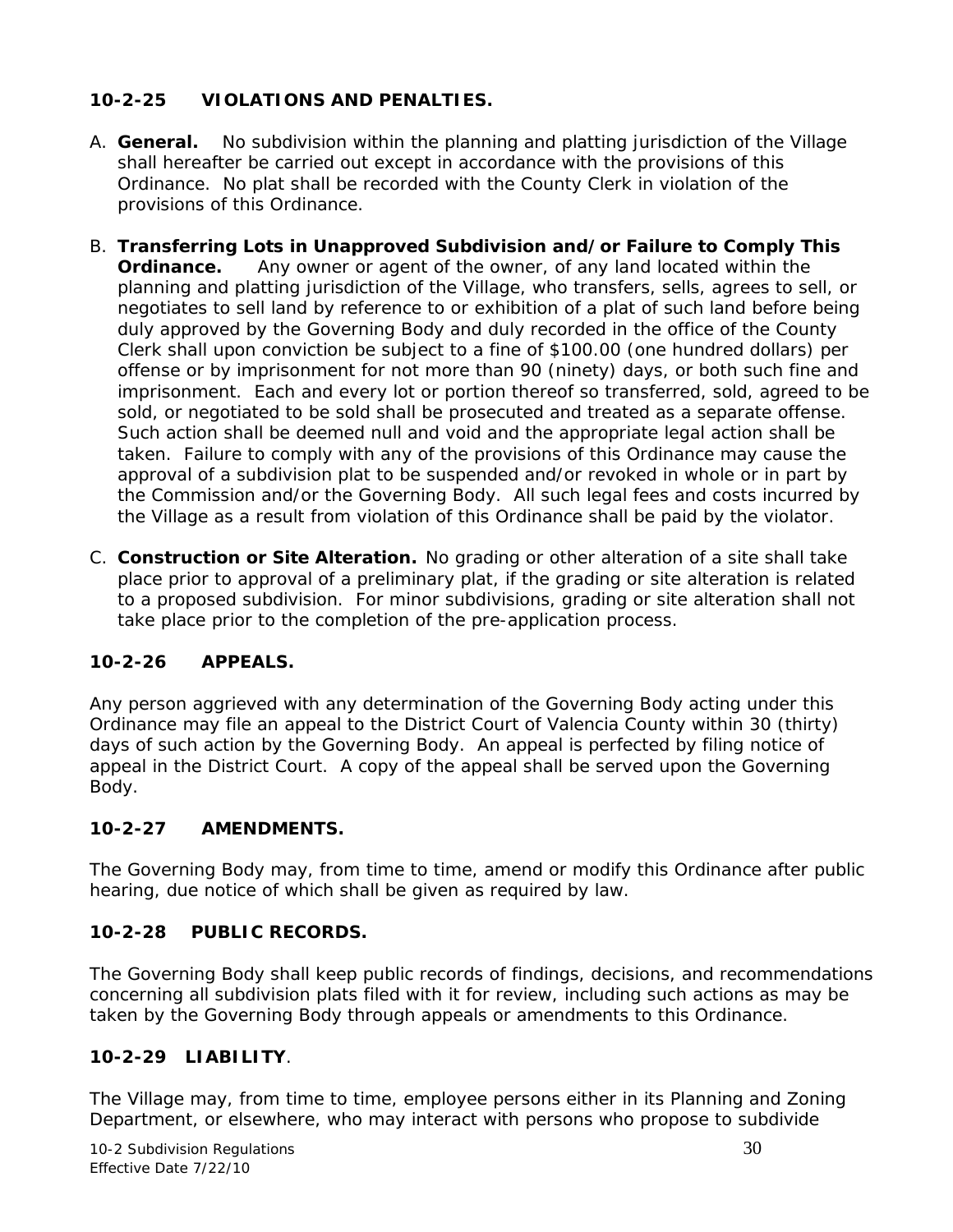certain property. Notwithstanding any advice or assistance to persons seeking to develop or subdivide property, such employees may provide advice or assistance provided by said person(s) to the subdivider. This Ordinance, and the rulings of the Planning and Zoning Commission, and ultimately, the Governing Body, serve as the decisions of the Village. The Village accepts no liability for any advice given by a Village employee ultimately in conflict with the decisions of the Commission or the Governing Body. Further, the Village accepts no liability for any disputes which may arise between two (2) or more private parties which relate to any advice given or assistance rendered by Village employees related to this Ordinance.

#### **10-2-30 SEVERABILITY.**

Should any section, paragraph, clause or provision of this ordinance, for any reason, be held to be invalid or unenforceable, the invalidity and unenforceability of such section, paragraph, clause or provision shall not affect any of the remaining provisions of this ordinance.

**10-2-31 REPEALER**. All Ordinances or Resolutions, or part thereof consistent herewith are hereby repealed to the extent only of such inconsistency. The following Sections of the 10-2 of the Code of the Village of Bosque Farms is hereby repealed and/or changed: 10-2-24.A. Adoption of this Ordinance, however, shall not affect nor prevent any pending or future prosecution of, or action to abate, any existing violation of said Section 10-2 if the violation is also a violation of the provisions of this Ordinance. This repealer shall not be construed to revive any ordinance or resolution, or part thereof, heretofore repealed.

#### **10-2-32 EFFECTIVE DATE.**

This Ordinance shall be in full force and effect (5) days after its adoption, approval and publication as provided by law.

**PASSED, APPROVED AND ADOPTED ON THIS 15TH DAY OF JULY, 2010.**

**\_\_\_\_\_\_\_\_\_\_\_\_\_\_\_\_\_\_\_\_\_\_\_ Wayne Ake, Mayor**

**ATTEST:**

**\_\_\_\_\_\_\_\_\_\_\_\_\_\_\_\_\_\_\_\_\_\_\_\_\_\_\_\_\_ Gayle A Jones, Clerk/Administrator**

EFFECTIVE DATE JULY 22, 2010